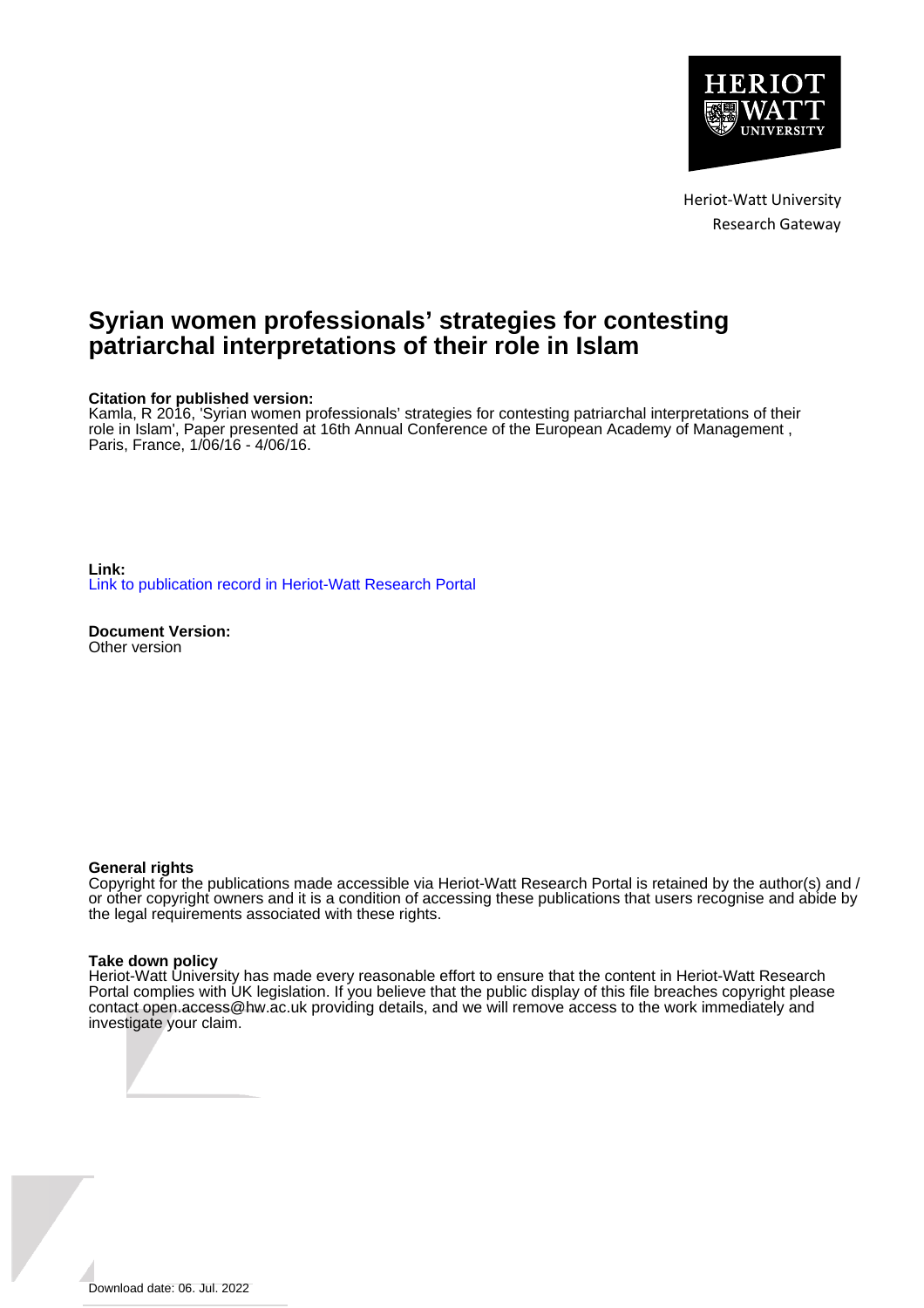### **Syrian Women Professionals' Strategies for Contesting Patriarchal Interpretations of**

### **their Role in Islam**

### **Abstract**

This study makes a theoretical contribution around classifying Muslim women's strategies to contest sexual role segregation and division of labour at work and in society. Syrian women accountants (SWAs) in this study employed "defensive", "offensive" and "authentic" strategies to contest patriarchal interpretations of Islam regarding their roles. Findings will also provide institutions and society with valuable insights for considering women's issues outside the Western context, especially linking issues of gender, work and religion.

**Key words**: gender equality, strategies, Islam, Syrian women.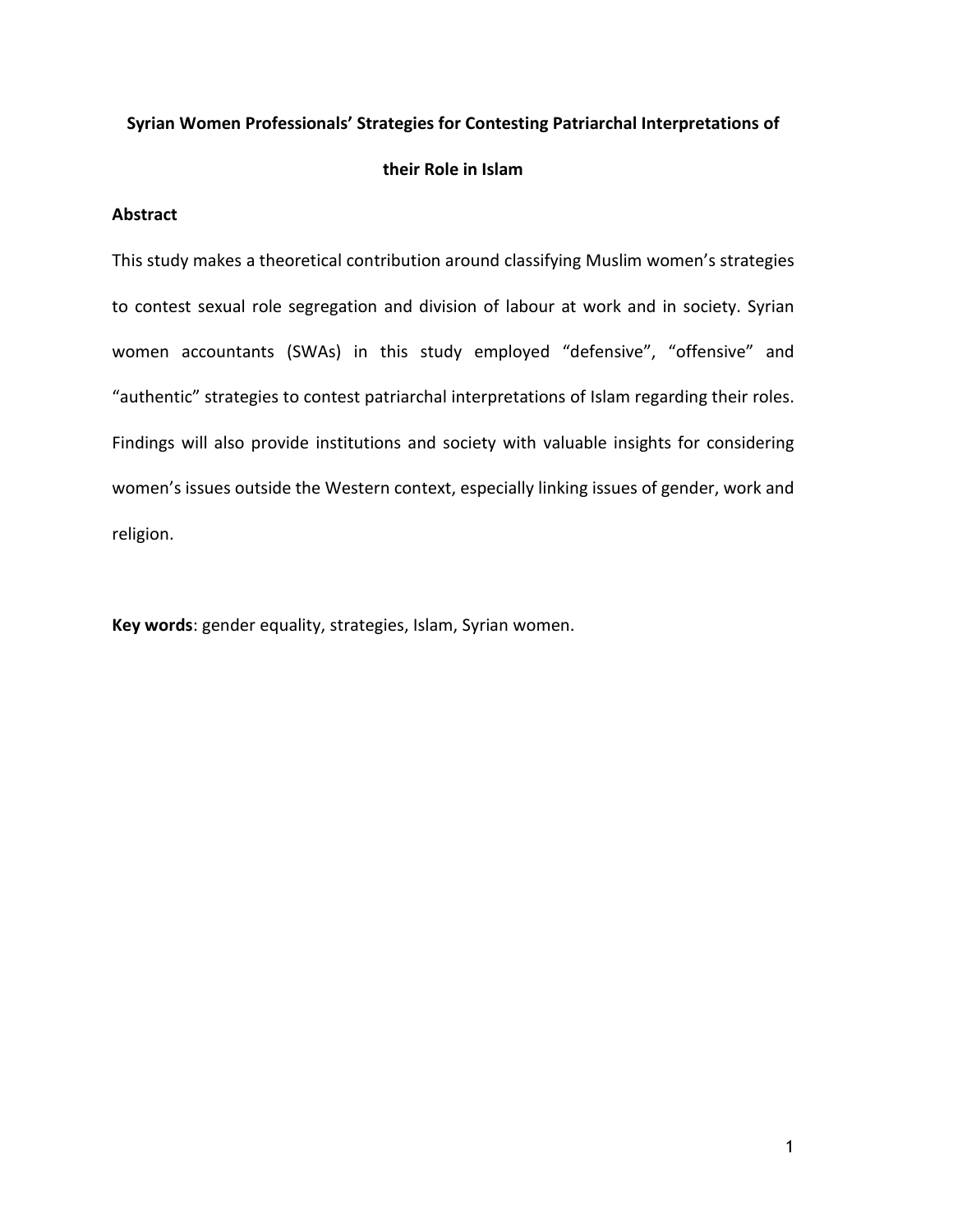#### **Syrian Women Professionals' Strategies for Contesting Patriarchal Interpretations of**

#### **their Role in Islam**

### **1. Introduction**

Arab societies are associated with greater gender inequality, including having the lowest levels of women's participation in the workforce globally (Rizzo et al., 2007; Korotayev et al., 2014). Proposed reasons for these inequalities include cultural and institutional barriers, social mores, patriarchy and legal structures (e.g. Jamali et al., 2005; Sidani, 2005; Hutchings et al., 2010; Karam and Afiouni, 2014). In the gender equality literature, the inequitable status of Arab women has often been specifically attributed to the cultural impact of Islam (Norris and Inglehart, 2002; Inglehart and Norris, 2003; Coffe and Dilli, 2014). Still, better understanding of interrelationships between gender equality and religion/Islam requires more contributions focusing on everyday women's agency in specific locations (Casanova, 2009). This paper makes a theoretical contribution around classifying strategies used by Syrian women accountants (SWAs) to challenge and transform sexual roles'segregation and gender division of labour. The paper demonstrates how SWAs use "defensive", "offensive" and "authentic" strategies to contest patriarchal Islamic interpretations of their role(s). Specifically, it investigates SWAs' contestations of i) sexual role segregation between the private/public spheres that limit their access to paid employment, ii) forms that gender division of labour take in the workplace, as patriarchal interpretations of Islam related to sexual segregation result in that men and women integrate differently in the workplace.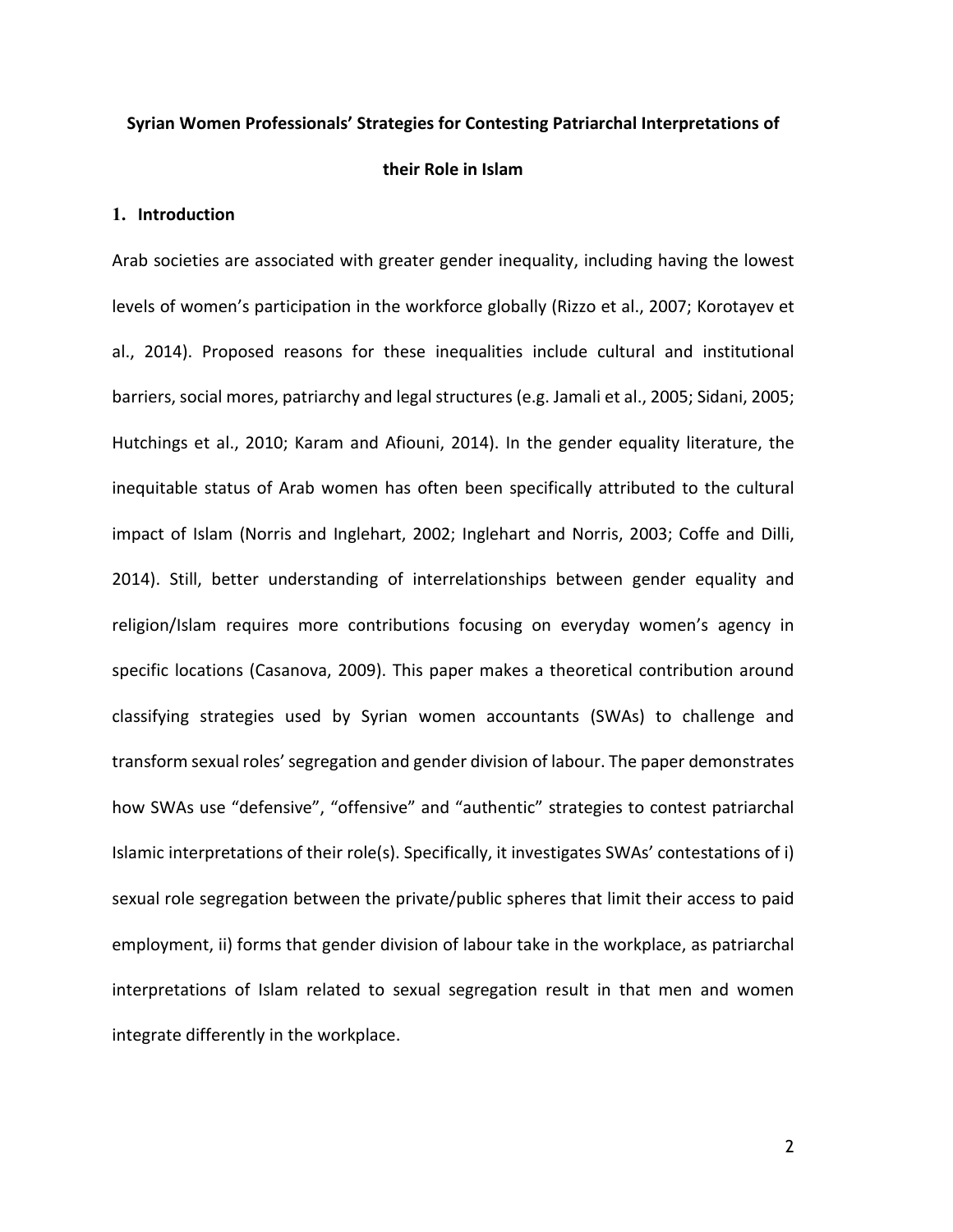Religion influences formation, negotiation, and transformation of gender relations at work and in society (Predolli, 2004). Still, little research classifies women's contestationsthrough religion in everyday negotiation of their roles including at work (Fernando and Cohen, 2013). While cultural sociologists have acknowledged women's boundary-work within religion (Bartkowski and Read, 2003) and while in the gender and Islam literature, Muslim feminists' strategies contesting patriarchal text's interpretations are well documented (Ahmed, 1992, 2011; Mernissi, 2003), individual, everyday women's contestations/strategies (especially those of Muslim women) and their interrelationship with the workplace are not significantly researched or theorised (Ebaugh, 2002). Further, little is understood in the literature about differences between strategies adopted by women in different contexts, including between Muslim and Western women. Therefore, there are calls for the sociology of work literature to carry-out 'more careful empirical work' in specific locations on connections between 'class, gender, sexuality and religion' (McDowell, 2014, 833).

Consequently, this paper attempts to expand on the limited body of literature that investigates religion-based strategies related to work (e.g. Fernando and Cohen; 2013 on Buddhism in Sri Lanka and Predelli, 2004; Essers and Benschop, 2009 on Muslim women in the West). It does so through classifying forms of contestations focusing on Syrian/Arab/Muslim women's unique 'feminist consciousness'. SWAs, faced with contradictions and tensions related to their work in a 'classical patriarchal' context, employ strategies of contestation to adapt and subvert dominant discourses.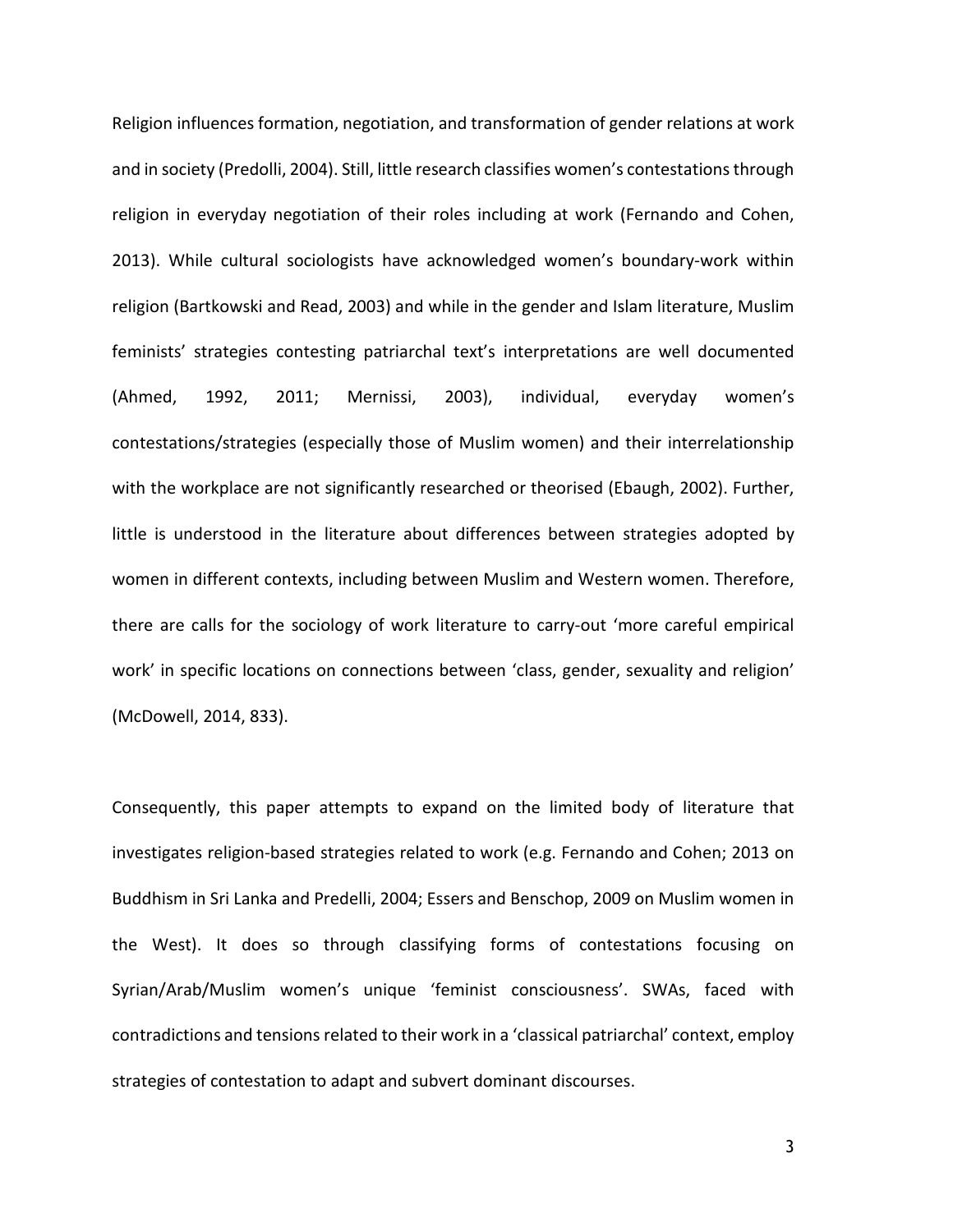Syria is an Arab country with a Muslim majority. Like other Arab countries, it has a 'classical patriarchal' system (Kandyoti, 1998), justified within traditional interpretations of Islamic texts and consequent gender inequalities in laws and State's actions (Yamani, 1996). Classical patriarchy dictates 'the sanctity and privacy of family life', which is linked to the concept of family honor. The system encourages sexual 'segregation of females, in general, from males … except for the closest of relatives'. It inhibits women from contributing to public life and closely associates them with domestic chores and the private household. The rationale of this system is often linked to Islamic persecution on sexual segregation and remains unchallenged in many Arab-Muslim States (Fluehr-Lobban, 1993, 93). Syria's modern politics, therefore, have always been intimately implicated with Islam, where conflicts between the "secular" regime and "Islamists" are closely intertwined with the politics of gender (Willingham, 2010) including in the workplace. Additionally, in the context of the war in Syria, women are facing growing conservatism, with many Islamist groups calling for the establishment of an Islamic state governed by 'Islamically sanctioned gender norms and values' (Cooke, 2000, p.91). Thus, despite that the empirical work in this study was carried-out prior to the violent events sweeping Syria, researching Syrian women's place in society and at work, and its relationship to religion and the State, is still relevant as any future for Syria will depend on the ability to include women and place them at the center of analysis for issues of socio-economic equality and development. Women's empowerment is a "force of history", vital for good governance, political stability and economic growth, beyond the gender equality project (Moghadam, 2013, 728). Employed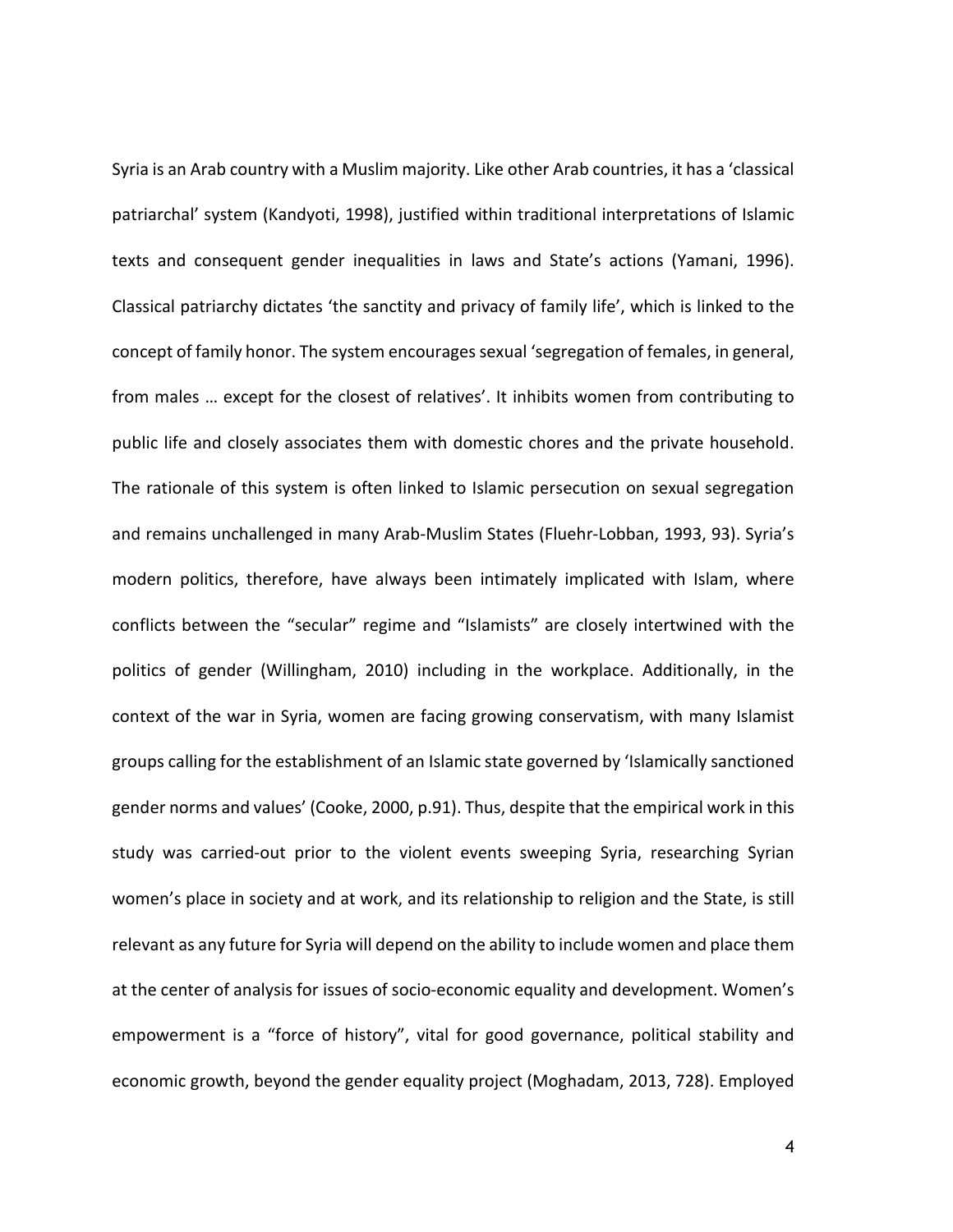women in particular, as Walby (2013) and Moghadam (2013) argue, can become the champions of social democracies, especially in the context of the "Arab Spring". Syrian women professionals, this study will reveal, have developed gender consciousness as a result of the necessity to constantly negotiate their roles in society in the midst of the rivalry between Islamists and the State. This consciousness will hopefully be mobilized in Syria's transformation to more just and equitable society.

Section two explores links between religion and gender inequality, especially in relation to Islam in Arab countries; section three highlights women's strategies, section four presents methodology, section five reports on interviews' findings and section six concludes.

### **2. Religion and gender (in)equality: Islam in Arab countries**

Studies that examine religion's influences on women's labour-force participation often argue that all major monotheistic religions (Christianity, Judaism and Islam) 'decisively' contribute to gender division of labour as they promote women's familial duties (in the private sphere) over their public sphere activities (Gerami and Lehrer, 2001; Inglehart and Norris 2003; Fernando and Cohen, 2013). Unlike Western societies, where according to Inglehart and Norris (2003), increased secularization and modernization reduced traditional religious influence on women's role, Muslim, especially Arab societies, retain traditional associations of women with the home/private sphere. Indeed, some research suggests that younger generations of Arabs are more 'religious' than their parents or grandparents and hold more traditional views about gender roles (Inglehart and Norris,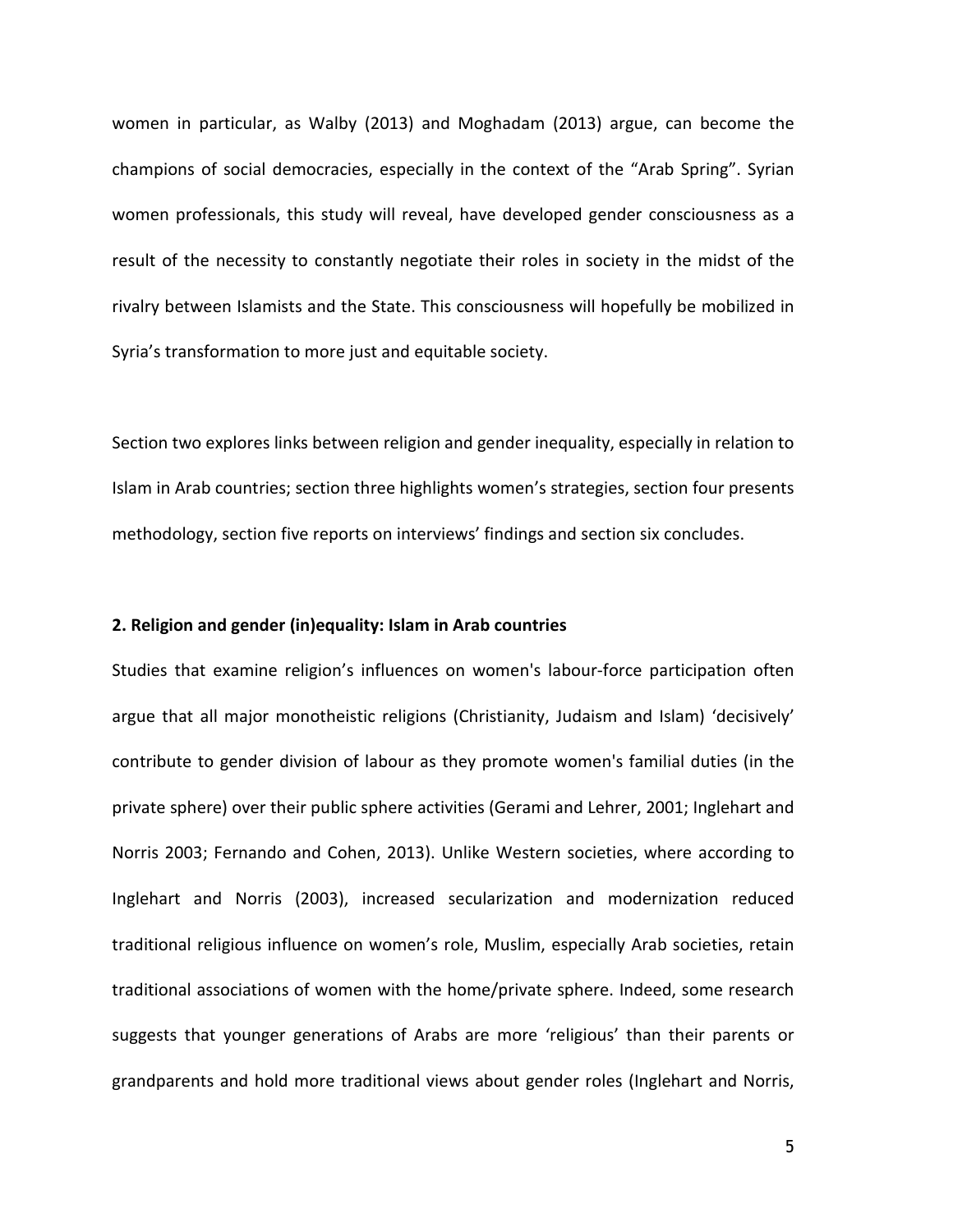2003; Rezzo et al., 2007; Korotayev et al., 2014). Such views are, arguably, important contributors to lower rates of Arab women's participation in paid employment, as they build on "classical patriarchy" concepts of female seclusion and traditional texts' interpretation. In these traditional interpretations men are perceived as principle breadwinners in the family, have more rights to jobs than women and make better political/business leaders (Rizzo et al., 2007; Korotayev et al., 2014).

Such traditional understandings of women's role are embodied in Islamic family laws in Arab countries where women's role in the private space/home is emphasized on the basis of her biological and intellectual differences (Mernissi, 2003). Highly regarded Muslim clerics perpetuate the removal of women from public life as they prescribe that the family is the most important unit in society and that women's entry into public life is 'unnatural'. They often claim that the most serious threat facing society is for Muslim women to choose their career and material production over their family responsibilities; emulating Western societies, where material production is more valued than 'the development of human character' (Karam, 1998, p.179). Arab Governments, in the meantime, enforce Sharia as the source of legal authority in relation to family/women's issues, on the grounds of protecting Islamic/Arab identity.<sup>i</sup> As they are faced with unrest created from scarcity of jobs for men due to the dismantling of the public sector, Arab Governments resisted legal reforms to improve women's positions; fueling socio-economic gender inequalities (Mernissi, 2003).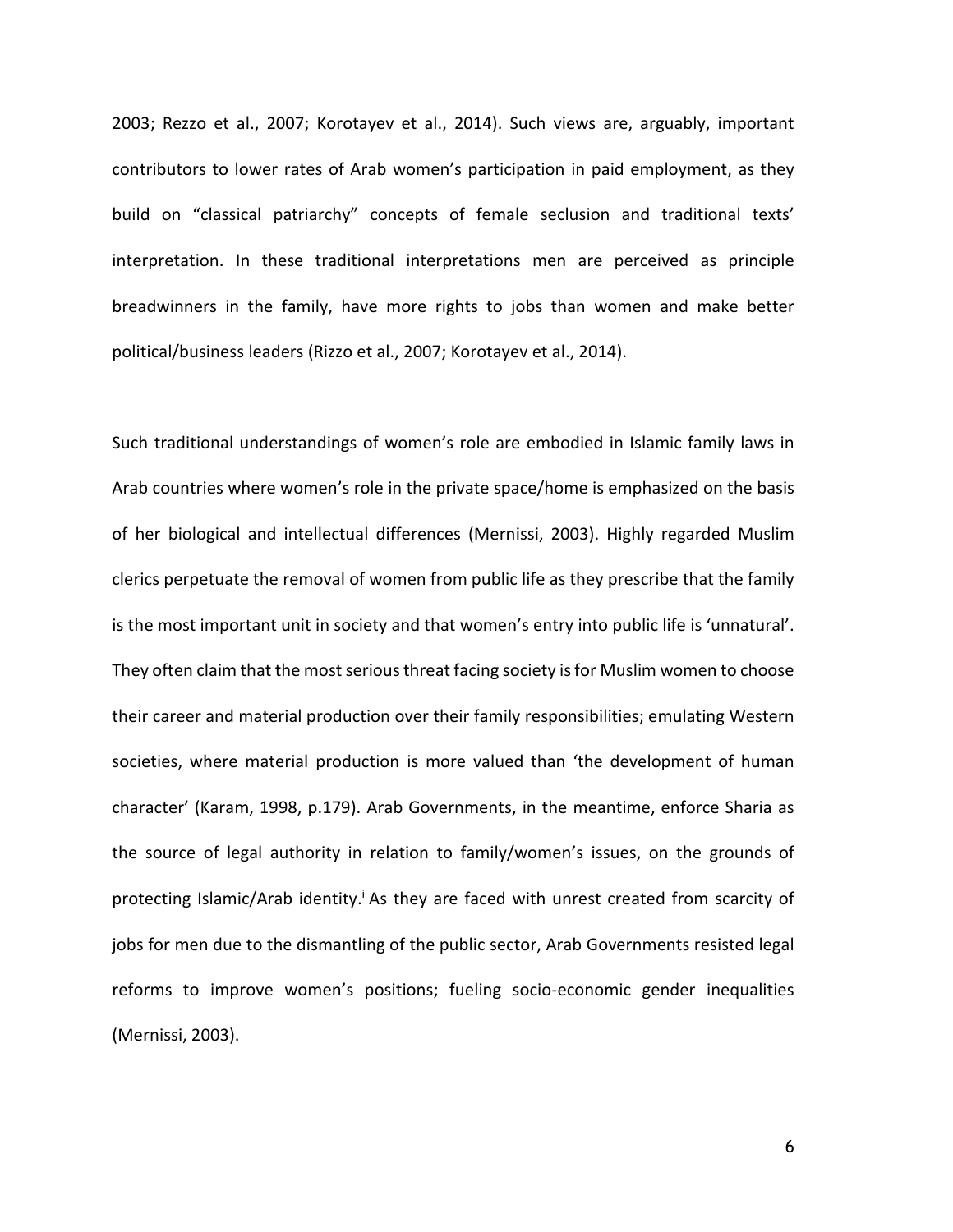Changes to market forces in many Arab societies made women's work outside their homes necessary, undermining classical patriarchy, but also trapping women 'between the Islamic ideology advocating women's place in the home and the practical reality of having to go out to work in order to feed their families' (Poya, 2010, 6). Here, a different form of sexual role segregation emerged, restricting women's work options (Kandiyoti, 1988). Patriarchal conditions meant that domestic/private responsibilities often moved from the home to the workplace, placing women at a disadvantaged position within the labour-market (Poya, 1999). A "neo-patriarchal" system arose where the older gender divisions were transformed and new gender and class divisions emerged. Here, female sexuality dominant in traditional interpretations of Islam laid the ground for various forms of discrimination related to access to work and gender division of labour in occupations (Poya, 1999; Casanova, 2009).

#### **3. Work and Strategies within Islam**

Despite the overall "negative" association in the literature between religion and gender equality including at work, few studies have "positively" associated religion with women's ability to work outside their homes as it encourages their education, achievement; career commitment and give them strength to cope with challenges (Fernando and Cohen, 2013). Additionally, religious women often strategically mobilized religion to argue for equality, build networks with other women and foster a feminist consciousness. In the context of Islam, Predelli (2004) and Essers and Benschop (2009) revealed how Muslim women living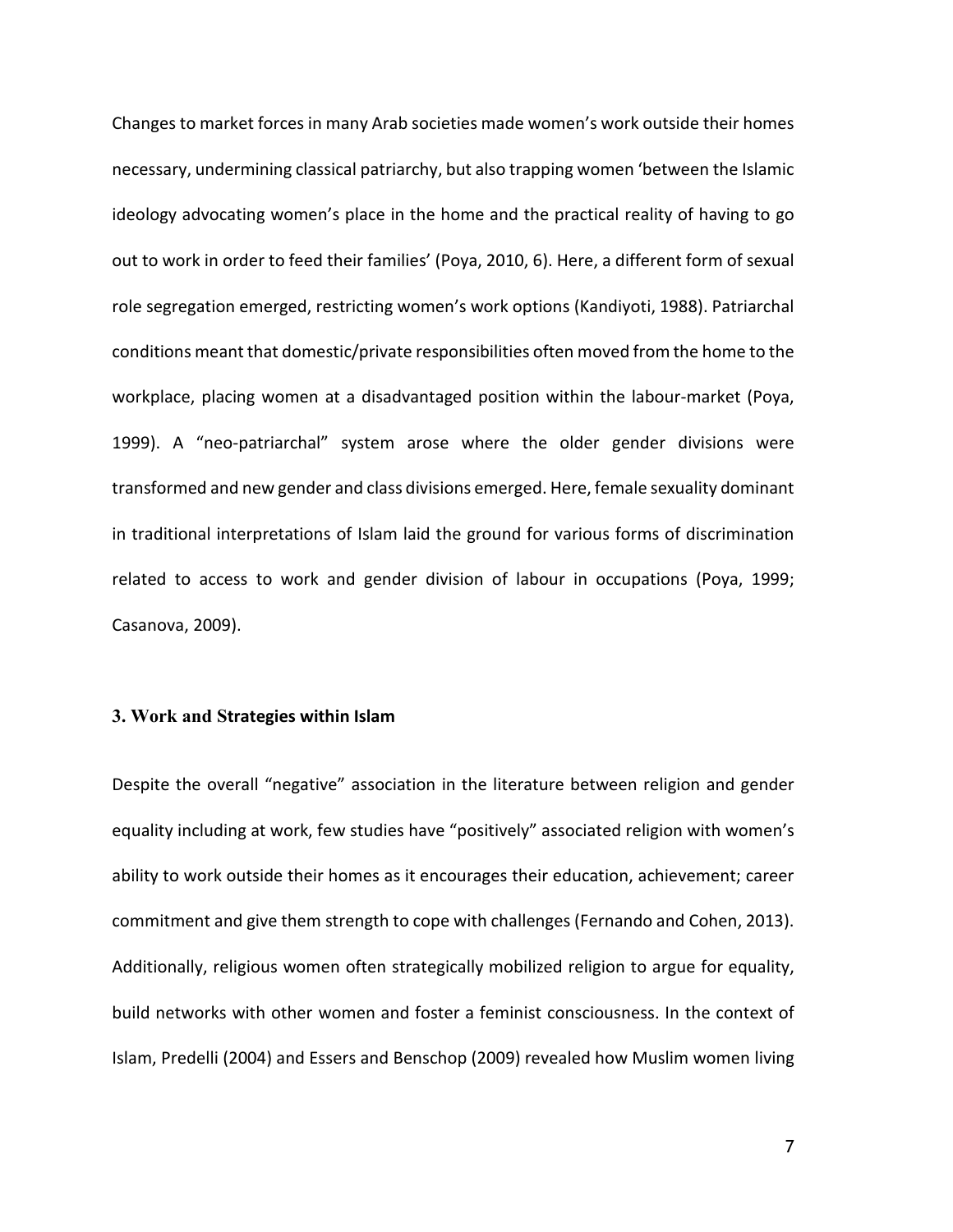in the West (Norway and the Netherlands respectively) negotiated their identity and their participation in the labour market within the framework of Islam. These studies indicated that the interrelationship between gender and religion needs a more careful analysis into both how religion 'promotes the lower status of women compared to men and helps to empower women' (Ebaugh and Chafetz, 1999, 587).

Islam in particular is viewed as the prime example of a structurally patriarchal religion opposed to women's rights (Kirmani and Phillip, 2011). Thus, the insistence of many Muslim women to negotiate their equalities within an Islamic framework have puzzled many liberal and secular feminists in the East and West, calling such insistence as "false consciousness" or "self-imposed tutelage" (Casanova, 2009, 27). In Western contexts, secularisation displaced religion from social studies and public policy, including in relation to gender (Ebaugh, 2002). At least in Europe, protecting gender equality has become 'the most common normative justification of secularism' (Casanova, 2009, 16). For many Arab-Muslim women, alternatively, a response through an Islamic framework is justified as Arab States and clerics, responsible for drafting and maintaining family laws, often promote these inequalities in the name of Islam. Thus, a strategy embedded within Islam and text reinterpretation is 'imperative, even unavoidable' to projects of gender equality and liberation there (Barlas, 2009, 2). Here, Muslim women's responses within religion can be contrasted with Western women's strategies for equality, where religion is perceived negatively.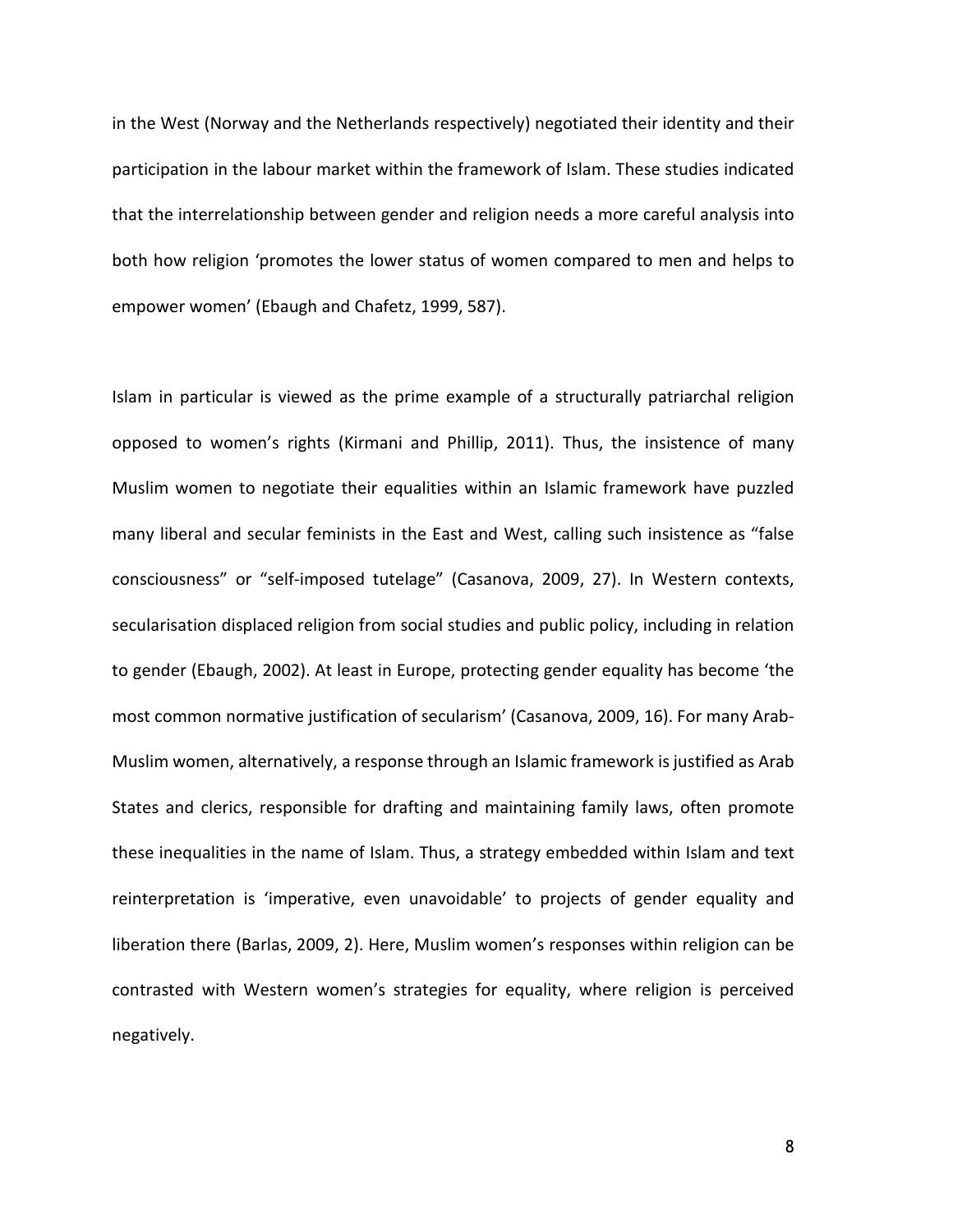Many Muslim women, therefore, construct their contesting strategies within the Islamic framework, through engaging with 'gender-sensitive analysis and interpretation of Islamic texts and teachings' (Kirmani and Phillips, 2011, 90). A number of activist and Arab Feminists like Ahmed and Mernissi<sup>ii</sup> often question hermeneutical methods from which Islamic norms and practices are derived and legitimised. They seek to create alternative readings of religious texts that 'build a discursive and spiritual basis for more equitable gender-based structures, systems, and practices' (Zine, 2006, 19). This approach is "defensive" in that it attempts to defend the acceptability of women's access to public life through providing alternative interpretations drawn upon theology (Yip, 2005). It counters accusations of critics who perceive gender-related advocacy as an attempt to 'undermine religious percepts and practices by proving that the values of justice and equality are enshrined in the Quran itself' (Kirmani and Phillips, 2011, 90). In an attempt to emphasize egalitarian Islam, these women often give examples from early Muslim women, like the prophet's wives, to justify their activism in business and Islamic law (Yamani, 1996). Muslim women and feminists also employ an "offensive" approach (Yip, 2005), which incorporates a sense of resistance and renewal. They question the establishments that interpret Islamic texts, the intellectual standards informing these interpretations and the exclusion of women's voices (Ahmed, 1992).

Muslim women contestationsfrom within an Islamic framework are not exclusively framed as "offensive" or "defensive", but also "authentic" in that they 'spring from a genuine belief that Islam is an egalitarian and just religion' (Kirmani and Phillips, 2011, 94). Many Muslim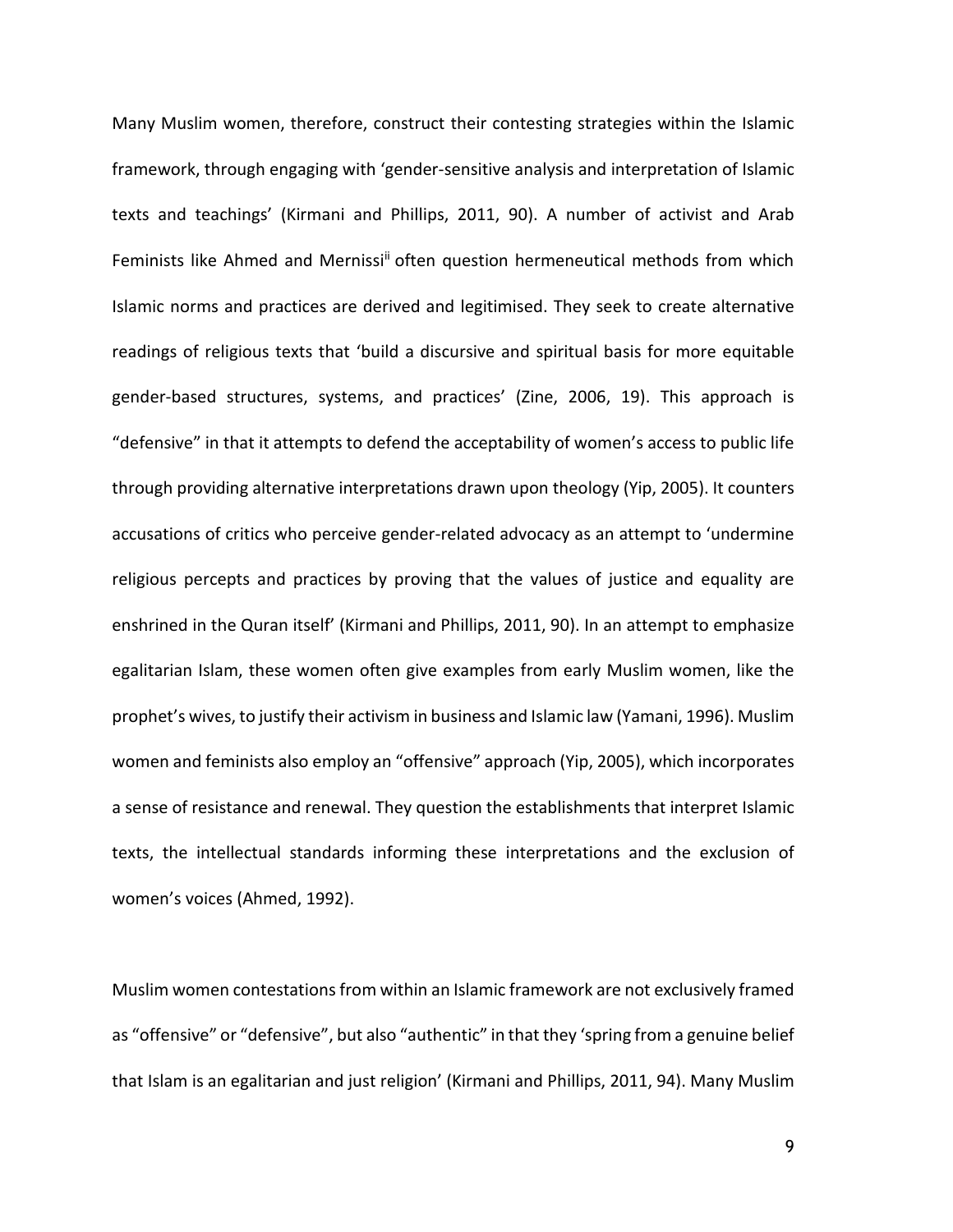women have a very different understanding of Sharia to both traditionalists and the Western media, and believe that Sharia can be associated with gender justice. Therefore, they often attempt to defend the authenticity of Islam, not only as a pragmatic exercise, but also as a concern to reform Islam and make it fit for the requirements of their personal lives and experiences (Jouili and Ami-Moazami, 2006). Their egalitarian understating offers an alternative view to gender roles based on equality as promotes 'equal access to salvation and to holiness to male and female' where 'there is no gender discrimination in the eyes of God' (Casanova, 2009, 18). The "authentic" approach attacks patriarchal interpretations from "within" and through evoking the strong link in Islamic tradition between faith and knowledge. Here, Muslim women demand pursuing knowledge, including through work, as a religious duty (Jouili and Amir-Moazami, 2006).

Challenging patriarchy, therefore, generates various forms of responses. New bargaining strategies develop through personal and political struggles, which are often different and contradictory between different groups of women (Kandiyoti, 1988). Thus, when exploring women's resistance to patriarchy, 'it is important to not only look at known feminists discourses and organized resistance but also at individual women's contestations and agency in 'subverting' these conditions to their own advantage' (Gerami and Lehnerer, 2001, 556).

### **4. Methods**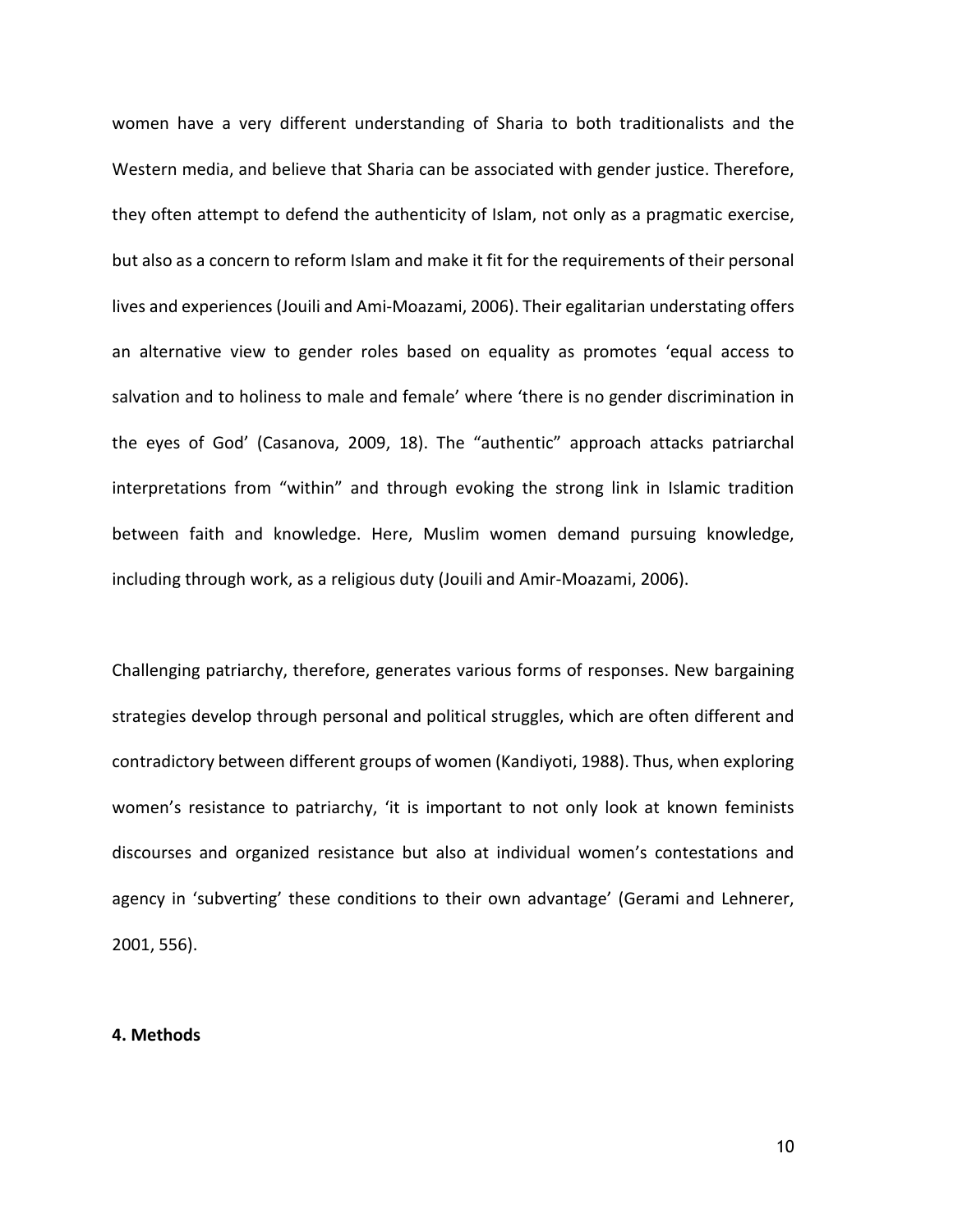Constraints imposed on women shape their active or passive resistance and their 'feminist consciousness' (Kandiyoti, 1998). SWAs' strategies and consciousness, therefore, arise from socio-economic and political contexts, the environment of women's socialization, as well as the structure of the workplace (Chhachhi and Pittin, 1995). Thus, this study employs a methodology where theorization of SWAs' activism moves beyond the reductive 'religious paradigm', which regards religion as the central cause of women's subordination, and adopts an intersectional framework that connects religion to broader socio-economic and political factors that implicate the way religion 'is taken up, interpreted and implemented' by SWAs (Zine, 2006, 18; Casanova, 2009; Walby, 2013; 2014; Poya, 1999).

Syria's recent history is signified by a struggle between the "secular" Government and Islamists. Both sides politicized the woman's issue and used it as a bargaining tool for their political gains. Ostensibly, Syria's Ba'thist Government's philosophy iii stressed the importance of women's contribution to public life, while Islamists perceived women as 'important markers of cultural authenticity', who's main role is to be good mothers/wives (Willingham, 2010, p.7). However, in recent decades, due to economic difficulties, the State sought to gain legitimacy from its religious constituencies and shifted its discourse towards emphasising women's familial roles, resembling Islamists' discourses. Generally, the State made little efforts to support feminists' causes, especially in relation to changing Shariabased family laws, which contain discriminatory aspects to women's access to public life (Willingham, 2010; AWE, 2009).<sup>iv</sup> Thus, despite that the gender gap at schools and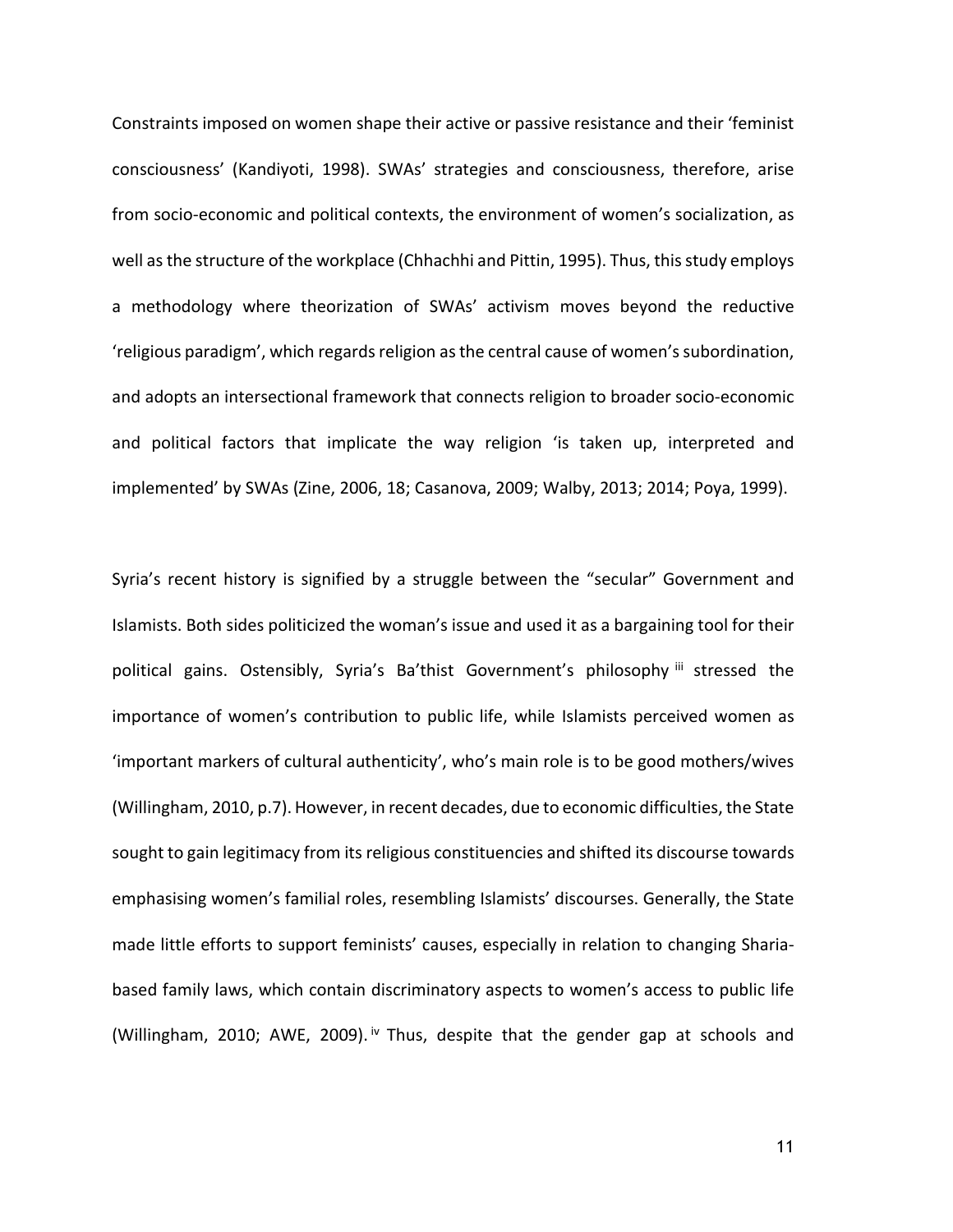universities decreased, the economic contribution of men remained significantly higher than women's (Korolayev et al., 2015).  $^{\text{v}}$ 

Neo-liberal privatisation policies since the 1990s contributed to Syrian women's seclusion, as women faced increased contradictions arising from competition between tradition and new market ideologies. These changes were not accompanied by legislative or structural reforms that facilitated women's work and protection (Hutchings et al., 2010). This trend was reflected in the accounting profession, where neoliberal policies, with the replacement of welfare programmes and encouragement to participate in waged-work, meant that growing number of Syrian women have to work in less prestigious accounting jobs (like those of the clerical nature and in the public sector). The public sector in Syria is defined by lower wages and the scarcity of training and development opportunities. The private sector, especially international accounting firms, provides higher wages and better training. It, however, requires longer working-hours, networking and travel demands (Author A). Thus, many female accountants, who historically been disproportionately employed in the public sector, found it difficult in the newly liberalised economy to get and maintain jobs, especially in international accounting firms, contributing to the feminization of the public sector. Within this market segregation, a further segregation based on material circumstances between women emerged, where better-off women are more often employed in the private sector asthey have better accessto skills/training like English and western accounting certifications, and less well-off women were mostly confined to the public sector (Author A).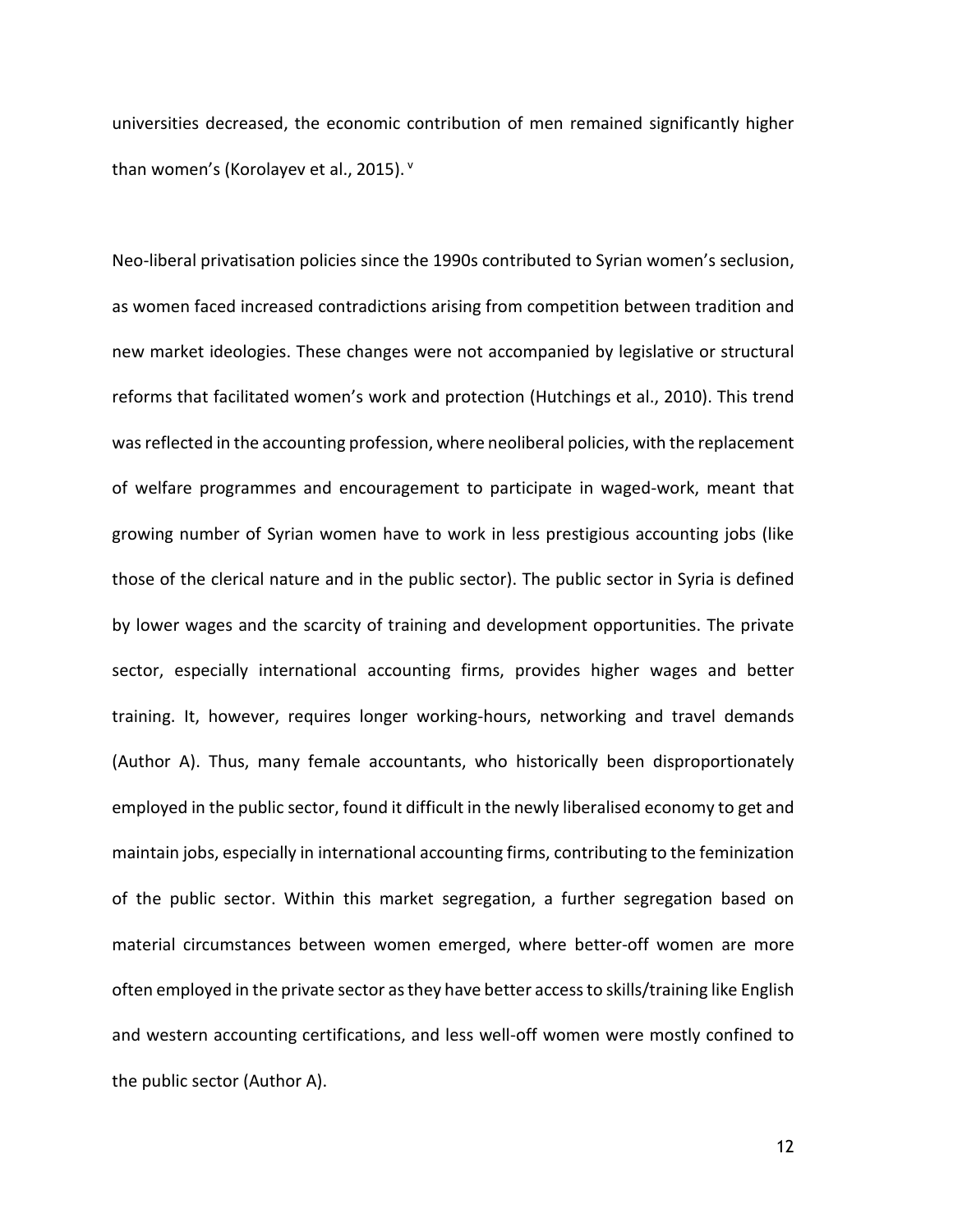In such a context, the researcher attempted to "sample for diversity" (Bartkowski and Read, 2003, 76) within the accounting profession, through interviewing women from private and public sectors. The 22 face-to-face, semi-structured interviews carried-out in Syria between (December-January 2008-09) included 11 interviewees who worked in the public sector and 11 worked in the private sector (see Appendix 1). While all participants in this study could be considered privileged as they are employed, educated and ambitious (Fernando and Cohen, 2013), it was noticeable that women in the public sector spoke more about financial difficulties. Such differences make a distinction between women's strategies in the private and public sectors insightful.

All women in this study identified themselves as Muslims. The researcher, who was educated and worked as an accountant in Syria, made contacts with female accountants she knew. Later on, the "snowballing" method was used. All interviews were conducted in Arabic; researcher and participants' native language. The researcher transcribed and translated all interviews, making sure they do not lose their meaning. A non-literal translation, therefore, was inevitable (Ozbilgin et al., 2012). Interviewees were assured anonymity. Despite the sensitivity of some of the issues discussed about religion and the State, most interviewees offered open accounts and agreed for the interview to be recorded. Interviews lasted 60-120 minutes.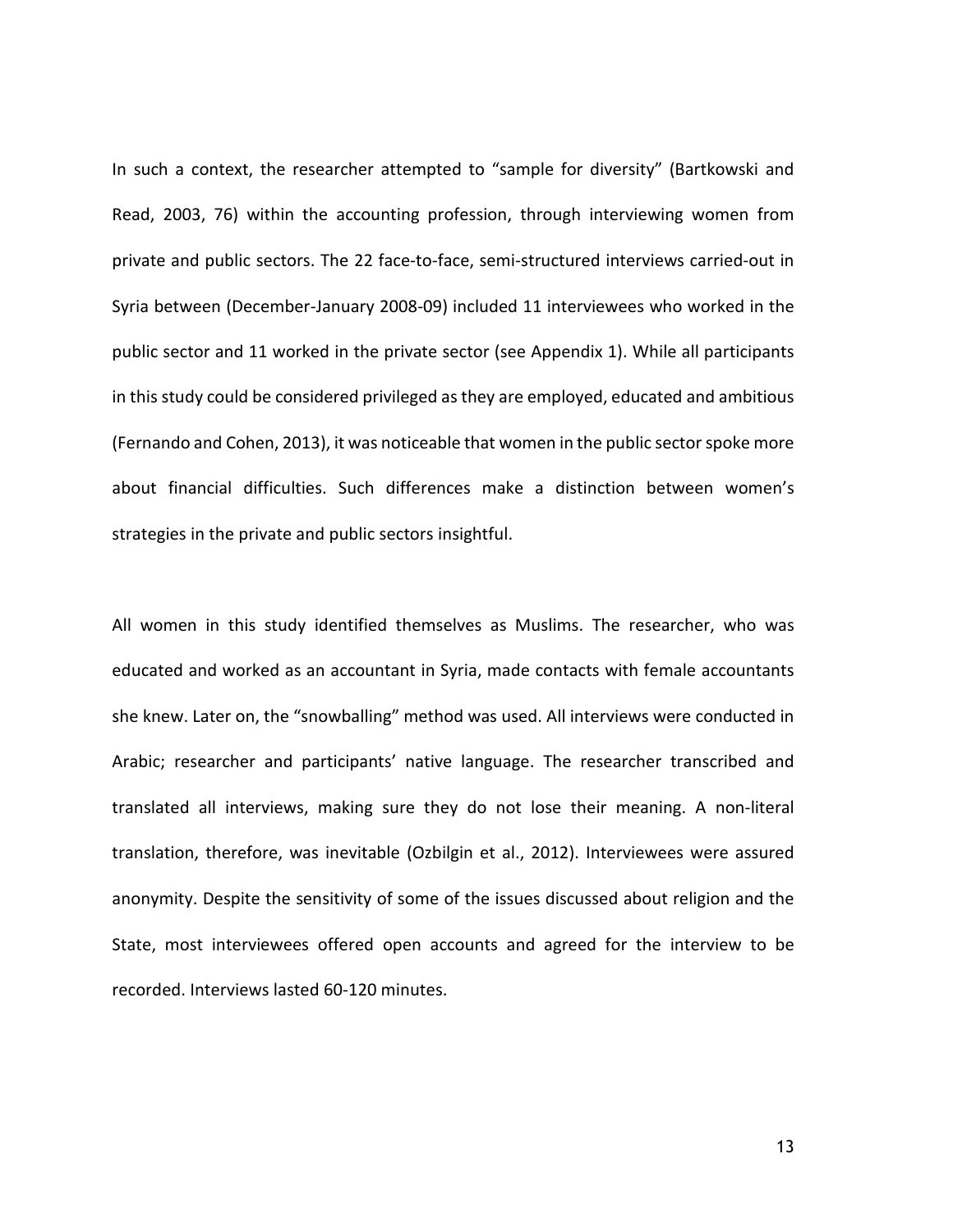Initially, the researcher asked interviewees open-ended questions related to challenges facing them as professional women working in different organisations. It was striking how the majority of women related their struggles to 'incorrect' interpretations of Islam. Thus, they often articulated strategies within an Islamic framework. While, interviewees did not use the word "feminist" to describe their viewpoint, their ideas certainly resonated with those articulated by Muslim feminists. This apparent homogeneity of women's strategies does not mean that they shared similar 'notions of what liberation is and how to achieve it'. It, rather, indicates that despite variations, there is a 'certain trend among institutionally organized committed Muslim women' to address issues of gender inequality from within the Islamic framework (Jouili and Amir-Moazami, 2006, 619).

Analyzing themes emerging from SWAs' expressions of agency allowed the researcher to classify these themes into three strategies: "defensive", "offensive" and "authentic". It is worth noting that interviewees' narratives did not always fit perfectly within one category. Participants' strategies overlapped and were contradictory in some instances. By classifying women'sstrategies, however, the papersetsthe groundwork to explore Muslim women's strategies at work and society.

### **5. SWAs' strategies**

Interviewees' stories demonstrated how the politics and stereotypes of the private/public spaces are transferred/transformed to the workplace, informing their experiences. For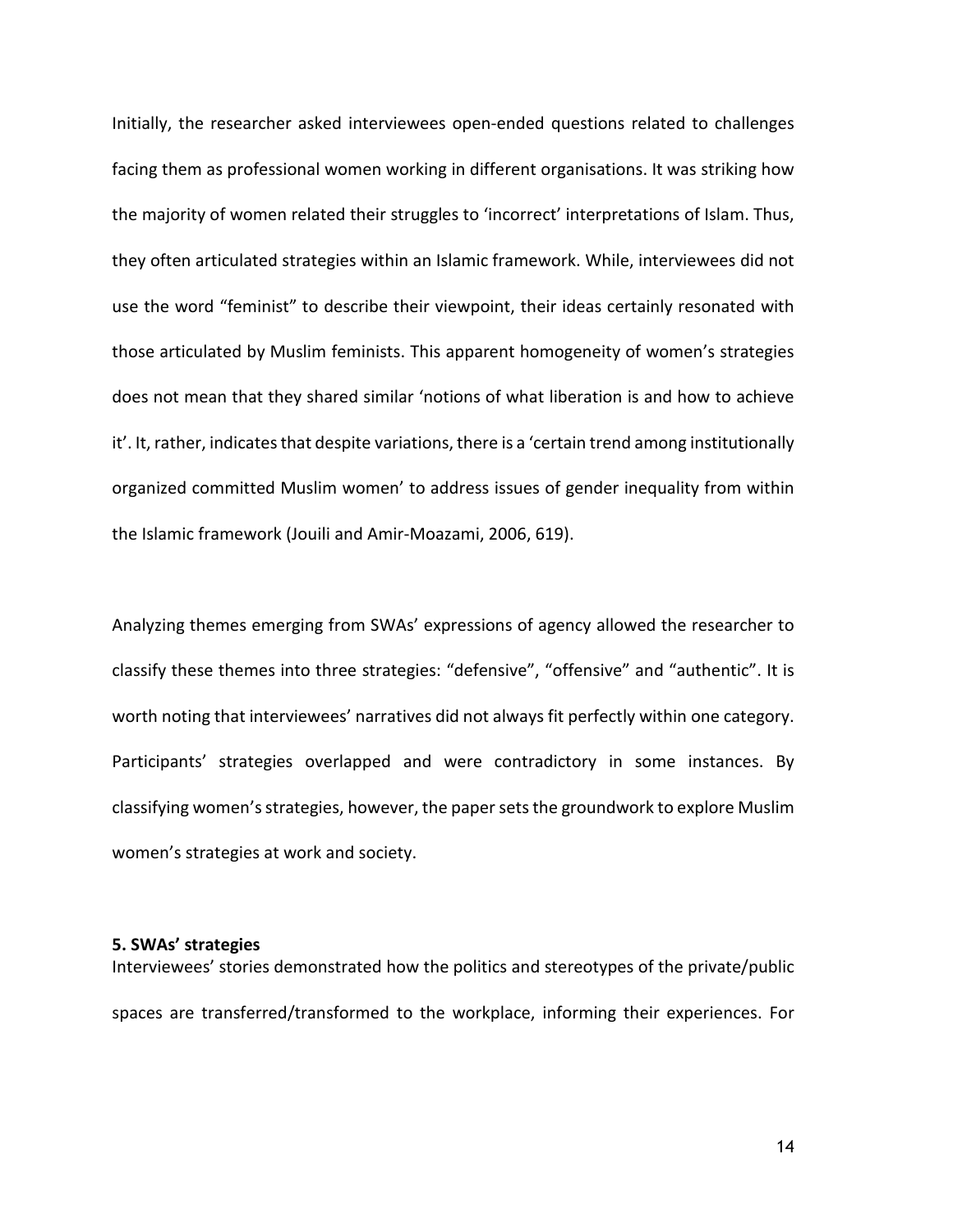example they explained how managers are expected to be 'naturally male' and women accountants are often treated as secretaries in the workplace. Qamar, explained:

*Perceptions (of women's role at home) are sometimes translated to mean certain opinions about women's roles at work where some treat female accountants in their offices as secretaries.*

Interviewees gave various examples of how concepts of sexual segregation between the private/public shaped much of (male) employers' assumptions regarding women's work commitment and abilities. Taherah explained that women were perceived '*less qualified and less devoted to their work as accountants*'. Therefore, when women worked outside their homes, they often discovered that they were expected to replicate their private sphere roles in being 'caregivers, providing assistance, support, and extending service to others' (Al-Malki et al., 2012, p. 154). They discovered that their roles were segregated according to traditional interpretations of Islamic sexual stereotypical views of the appropriateness of certain traits to certain aspects of the job:

*Extreme religious views and misunderstandings of Islam are the reasons to exclude women from the profession, especially from networking and social events, on the grounds that Islam dictatesthat women should not mix with men and … that women's place is at home. (Qamar)*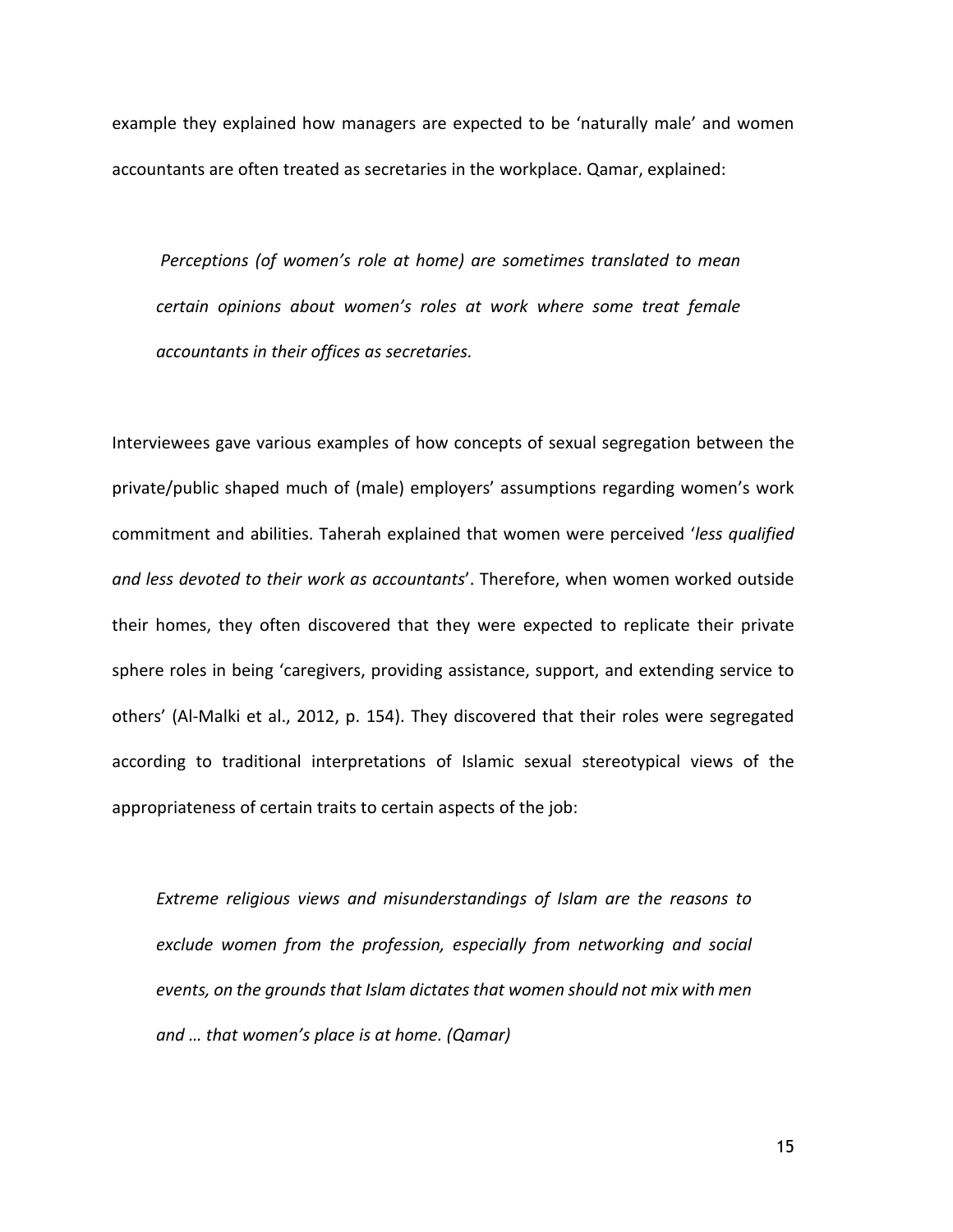Here, religion and religious norms seemed to get fused and reproduced into secular public spaces (the workplace) to shape gender roles(Casanova, 2009). Sex segregation and honor demands are supposed to protect men and women from temptation and protect Islamic societies from surrendering to the 'western unisex form of society' (Sharify-Funk, 2008). For SWAs like Faten, who worked in the male-dominated private sector, this meant significant pressure to conform:

*In a male environment … every mistake is magnified because she is a woman. They try often to embarrass her and make her look inadequate ... The pressure goes to a level where you have to watch how you sit, talk or laugh in the office (Faten)*

Therefore, while resistance to women's work outside their home decreased rapidly in Syria as economic conditions dictated the need for their work. It is resistance to the complete movement of women in the public sphere that remains strong because of concerns about women's honor. SWAs choosing to enter the public-space, therefore, can do so on condition of respecting the "the code of honor and modesty" (Offenhauer, 2005, p.58). As a result, some women, like Sana, came to the conclusion that working in the public sector is a better option for women as it does not require long-working hours:

*Work in public sector is more suitable ... The man can have more than one job at a time, can come back home at 11 or 12 at night, it is not a problem. For a*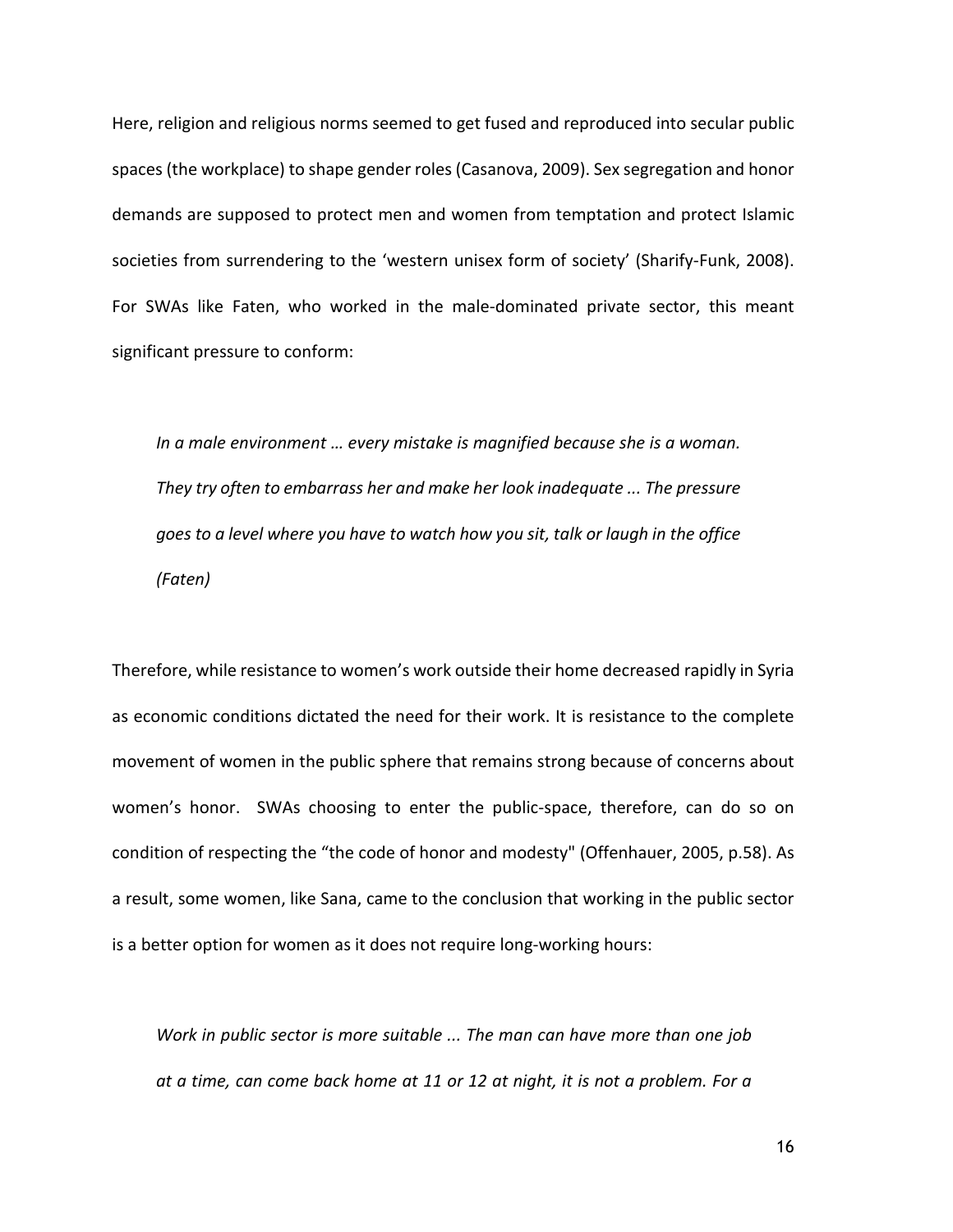*woman this is not possible … So she sacrifices higher financial rewards for the sake of her security and perceived morality.*

Market liberalization meant that the private sector in Syria began to increasingly resemble Western work environments, where much of employees' free time, especially in international firms, is captured by the employer (cf. Grugulis et al., 2000). In the context of Syria, such an environment is specifically disadvantageous to women, as it challenges normative assumptions about 'family's honor' related to women's traveling on their own or returning home late at night. As'family honor' islinked to the action of the female, many women, like Sana, chose not to work or to work in less demanding environments, like the public sector, as they did not want to offend their husbands, their family or their own honor.

The above quotes demonstrated that SWAs' gender construction within the workplace is intertwined with the sexual division of labour in the household, determining roles and sectors that women can occupy. Thus, SWAs' strategies to counter sexual division required the amalgamating of strategies between the private and the public, linking the household with political-religious structures and with the workplace, as gender relations get constituted and contested within each (Chhachhi and Pittin, 1995). Here, SWAs used "defensive", "offensive" and "authentic" strategies to contest both patriarchal Islamic interpretations related to access to paid-employment, and the shapes these patriarchal structures take in the workplace.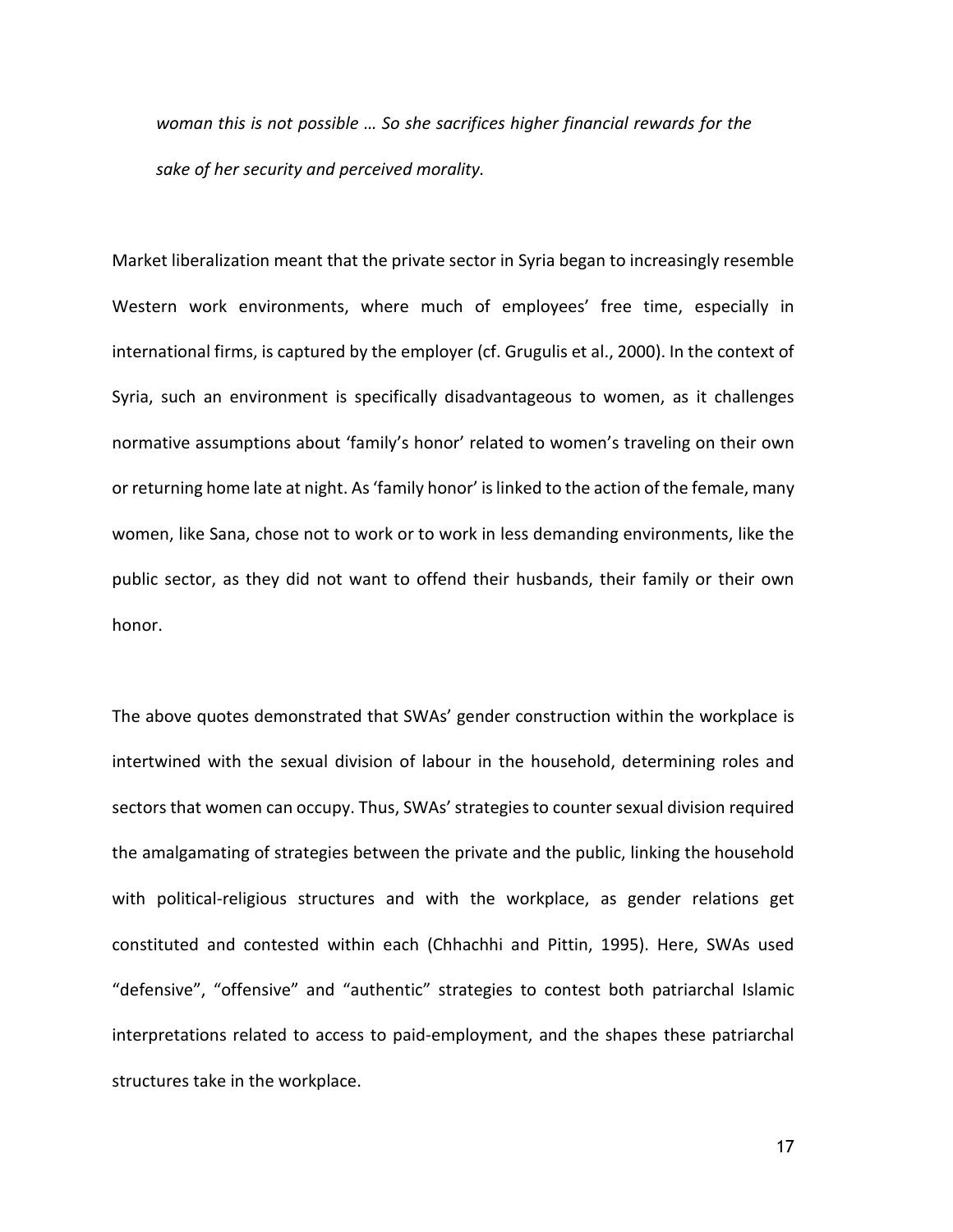#### **5.1 The "defensive" approach**

The majority of interviewees related their experiences of exclusion to the "incorrect" interpretations of Islamic texts and sexual roles segregation of men and women. Thus, for SWAs, defending their work was closely linked to engaging with Islamic texts and offering alternative understandings of the issue of "Islam and women":

*As our society uses religion as an excuse for not allowing women to work, then we need to open this debate and have new and, in my opinion, more correct interpretations of Islam.* (Jameelah)

And,

*But in Islam and in the Quran there is nothing to indicate that a woman should not work or contribute to any job's requirements (Hala)*

SWAs', to defend their work, questioned literal interpretations of the texts arguing that contextual and cultural specifies of society must be emphasised. Interviewees like Qamar below demanded policy makers and those that interpret Islamic text to consider these influences on Islamic jurisprudence even in areas that these mores have become deeply rooted in Islam, like the issue of mixing between the sexes:

*For example, the perception that mixing between the sexes in public-spaces is frowned upon in Islam is not attainable … With progress … it is not possible to*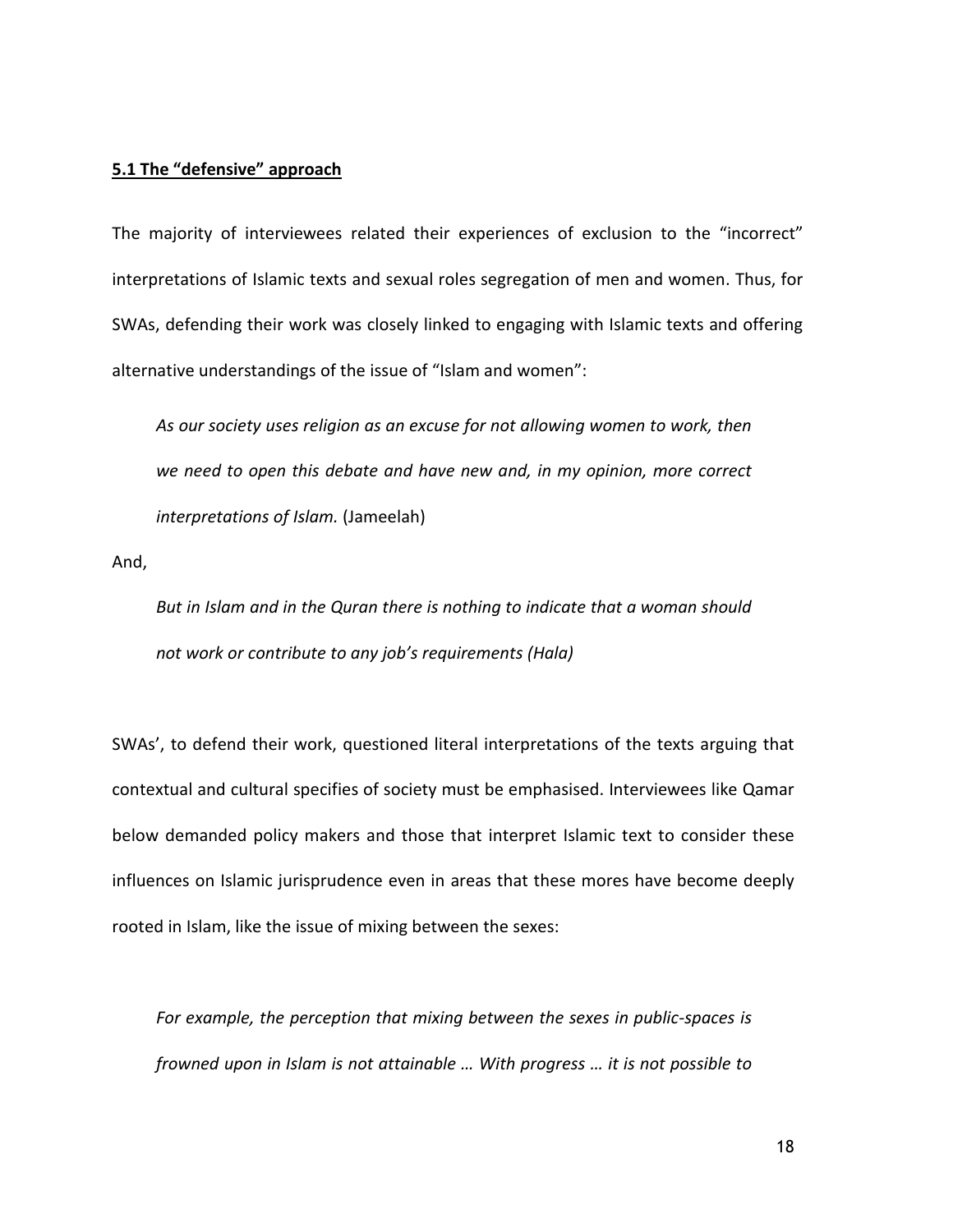*segregate men from women anymore. You cannot avoid mixing with men in your day-to-day life and work. (Qamar)*

Islamic societies are generally uneasy about increased trends of women working closely to men (Neal et al., 2005). Neal et al., (2005, p. 479) explains that 'a simple man-woman business handshake can be controversial in some circles, as it breaks through the historical/cultural norms of segregation, and the absolute proscription on being touched by a man other than one's husband'. Within such a context, some SWAs defended their work that required "mixing" by providing an alternative understanding and distinguishing between necessary mixing at the workplace and "un-necessary" mixing:

*As long as the woman is respecting the limits of Sharia, Islam does not prohibit her work. This means that she wears the hijab, does not mix unnecessarily with men or work late at night (Salma)*

Salma defended her work through assurances that her conducts do not contradict Islamic morality related to modesty of dress and behavior. Meanwhile, she provided an alternative understanding to the type of mixing that is frowned upon in Islam (the un-necessary one that is mostly linked to social aspectsrather work). Jameelah also justified her work arguing that her conduct in the workplace was within the limits of Sharia: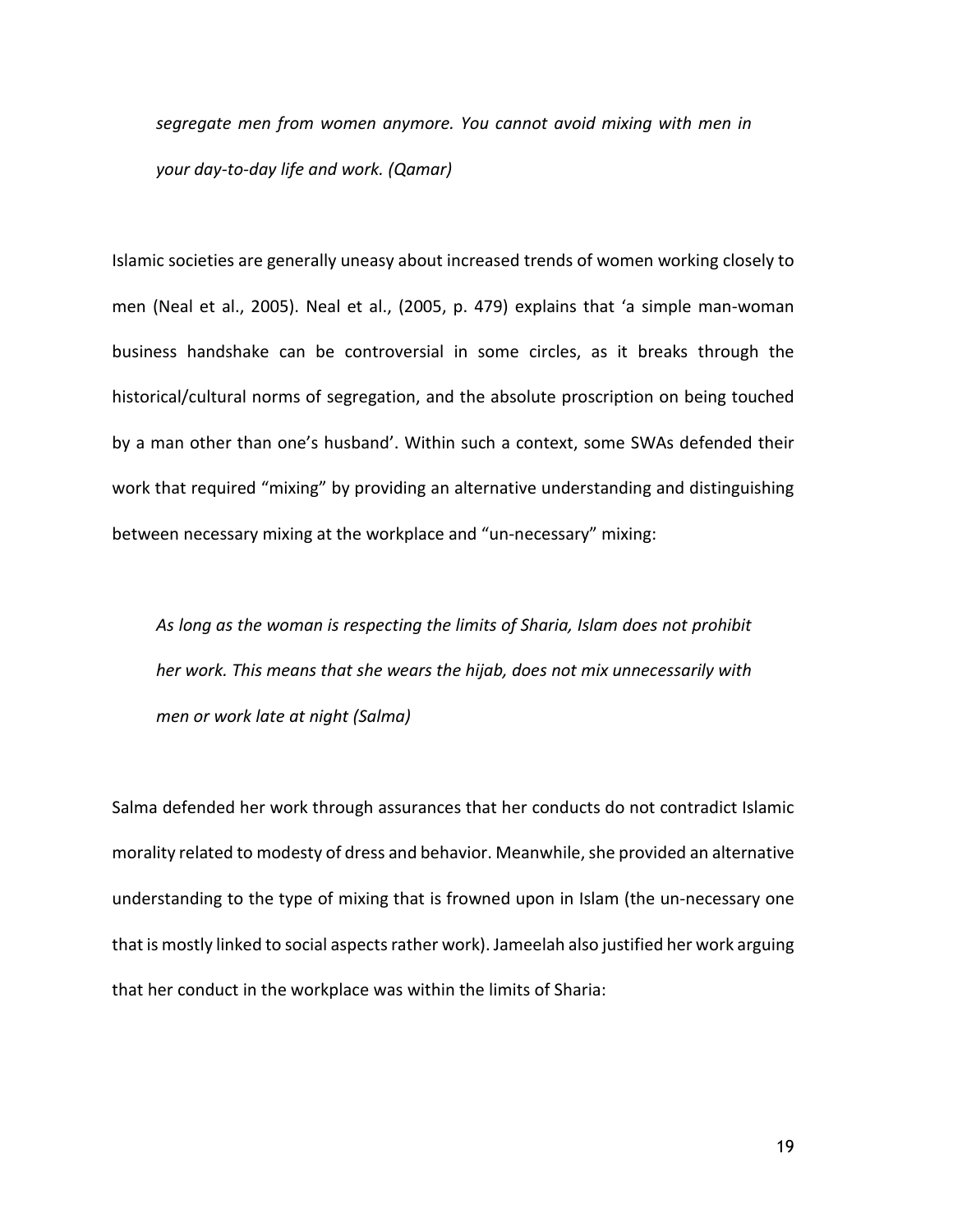*I do not believe that women's work outside the home is forbidden or against Islam, as long as she dresses in respectable way and deals with people in good and respectable way. I do not think that this is against our religion. (Jameelah)*

Both Jameelah and Salma worked in the private sector (also Qamar and Faten who were quoted earlier). This category of women seemed more likely than those who worked in the public sector to attempt to defend their work through assurances that they are closely operating within an Islamic framework. This is because they are the most to be faced with contradictions and discomfort in a transitional society, where change to a social system is occurring while tradition is still alive. These women often defended their work through a vision based on economic equality, but with assurances that they are maintaining the dignity of themselves, their families and their societies.

#### **5.2 The offensive approach**

Participants also used an "offensive" strategy against both the religious and regulatory structures, contesting the authoritative figures that do texts' interpretation, the ineffective stance of the State and relocating interpretation to themselves. A number of interviewees explained that Muslim women should engage in reinterpreting Islamic texts to ensure that conservative/male-dominated views do not silence other views. In this, they attempted to discredit these male figures by highlighting their manipulative approaches to maintain patriarchal structures and male control over women: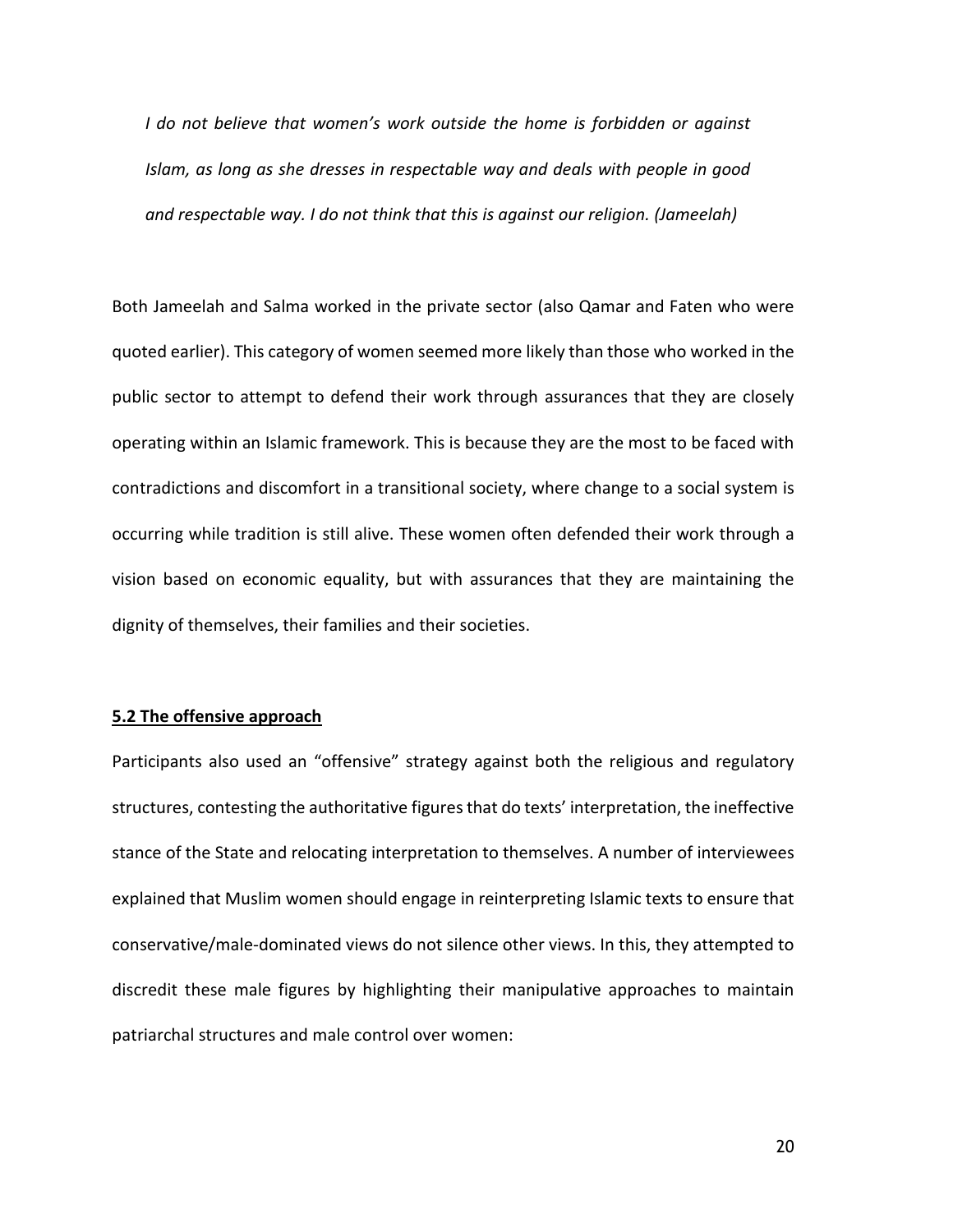*We do not have a problem with Islam. The problem is with the legislator. If you look at all legislators … imams or governments, the legislator is always a man. A man, no matter how knowledgeable and educated he is, alwaysfavorsrestricting women's participation to public-life … For male legislators, it is easier to preserve the status quo rather than being accused of contributing to vice and moral corruption in society*. (Hala)

Here, SWAs' approach is consistent with Muslim feminists' approaches where they challenge 'patriarchal hermeneutics of religious texts and the construction of sexist theology' (Yip, 2005, p.55). Notable from Hala's quote, she perceived the Government to be incorporated in enforcing patriarchal structures and inequality. Indeed, interviewees gave various examples of how the country's legal framework is hindering their empowerment. Seeham also highlighted contradictions in Government's stance on women's issues, linking repressive laws related to the private space (marriage, divorce…) to issues related to the workplace/public space (maternity leave, women humiliation at work):

*Generally, you find that Syrian laws are not fair to women, whether in marriage, divorce, custody, maternity leave or inheritance ... Meanwhile, the Government claims to encourage women's work and holding managerial positions … but laws have not developed in line with this apparent desire … Talking about changing laws derived from Sharia is a red line you should not cross … The society and its institutions are not helping working women … We*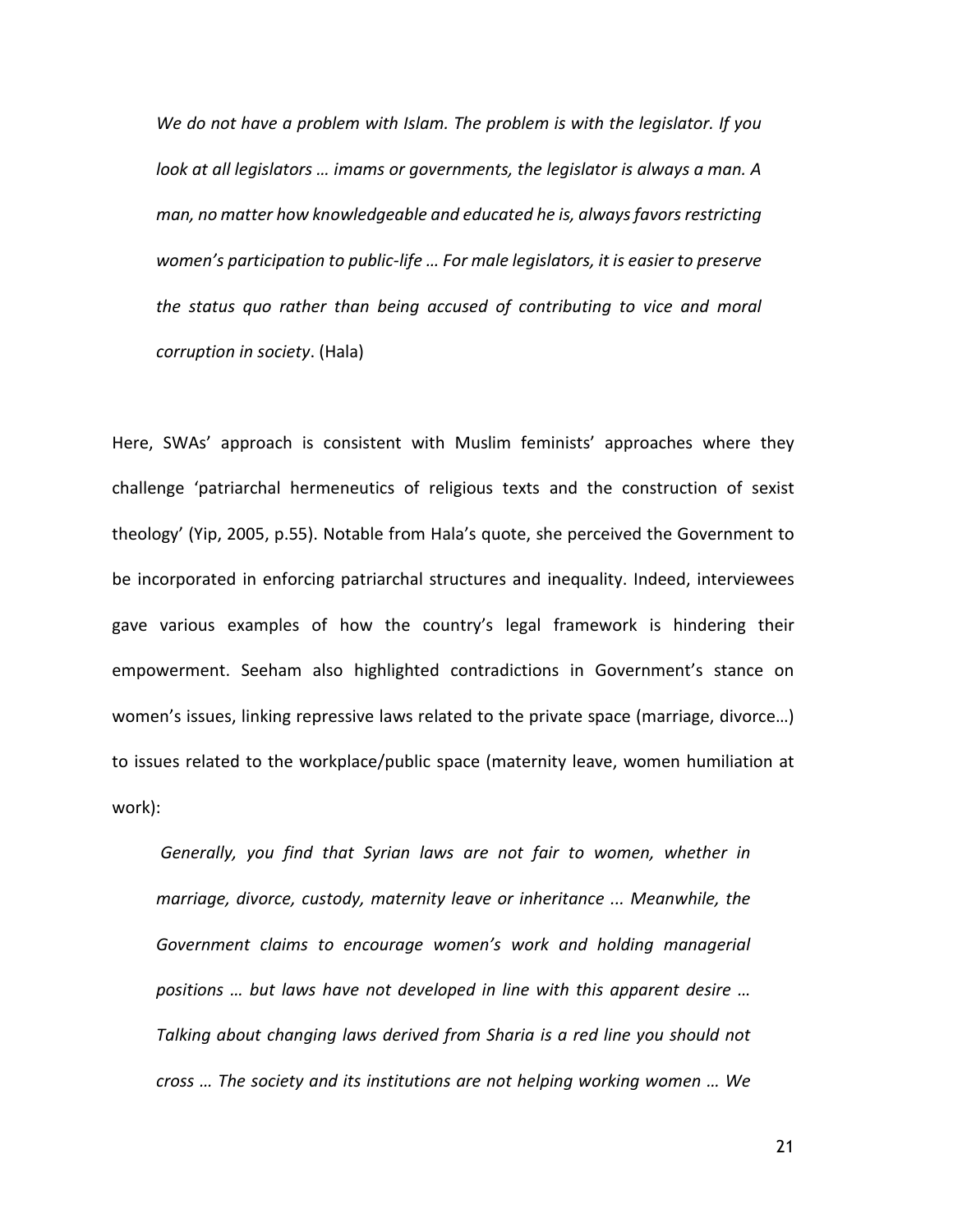*need regulations and rules in Syria that do not allow for the humiliation of women at work … or leave them under the mercy of their boss.*

Incorporating gender equality in the Syrian legal system, especially in the spheres of family laws, have been often hindered because of claims that these changes contradict national customs and Sharia (Willingham, 2010). In this context, participants attempted to weaken and challenge patriarchal structures by launching an "offensive" against religious and political establishments and figures that are not willing to reform their status, so as to discredit their credibility and moral authority (Yip, 2005). Here, some interviewees like Hala relocated text's interpretation from male figures to women and themselves:

*We need to develop a trend where we can challenge some practices even if they appear to be supported by the Quran. We need to understand that Quran's established interpretations are sometimes questionable* … *We need more women scholars to interpret religious texts differently and allow women's work and leadership rather than merely being a commodity ... As long as the legislator and religious leaders are men, we are going to keep living in a male dominated society.*

Women in the Arab world generally are not encouraged to take on the task of reinterpretation, especially if they have not gone through the established/traditional religious institutions (Sharify-Funk, 2008). Similar to Hala's views, for Muslim feminists like Ahmed (2011, p.110) transforming society and expanding the understanding of religious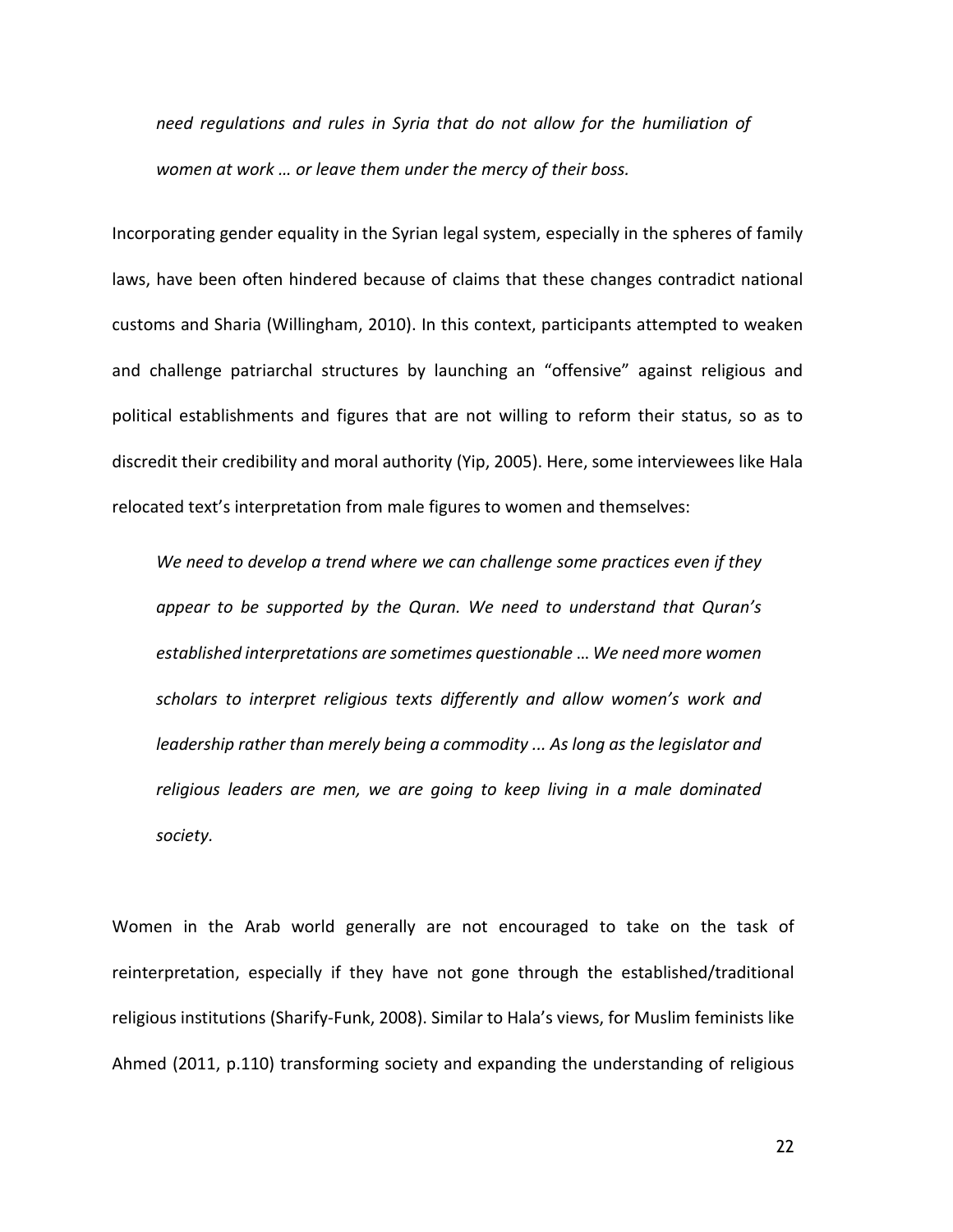texts can only occur if the 'work of interpretation is democratized and women are able to enter and participate in the broad arenas of social and religious movements and of public life as activists, teachers, and leaders, and as people proactively engaged in defining the public good and the meaning of justice and the meanings also of sacred scriptures'.

Hala transferred her "offensive" strategy questioning authority of interpretation to the workplace, where she imposed her own personal experience and voice into the body of text's interpretations about her work and the issue of mixing:

*I do not actually care about what Imams and Muslim scholarssay about women's work and mixing with men … My understanding of the Quran is that there is nothing indicating that a woman cannot hold any responsibility or do any work, aslong asit is with a limit of her dignity … dignity does not mean isolating women in the workplace … But to respect her mental abilities and see her as equal to the man.*

Hala, like Seeham previously, gave authority to herself in order to interpret the text regarding mixing at work, with her own definition of women's integrity (and honor). Again in the "offensive" approach women who worked in the private sector seemed the most outspoken. This could be due, as mentioned earlier, they face more contradiction between their work and their religion than those working in the public sector. It could also be due to that this group of women are often (not always) more financial privileged and have access to wider training requiring mixing and travel. They are also relatively a younger group than those working in the public sector.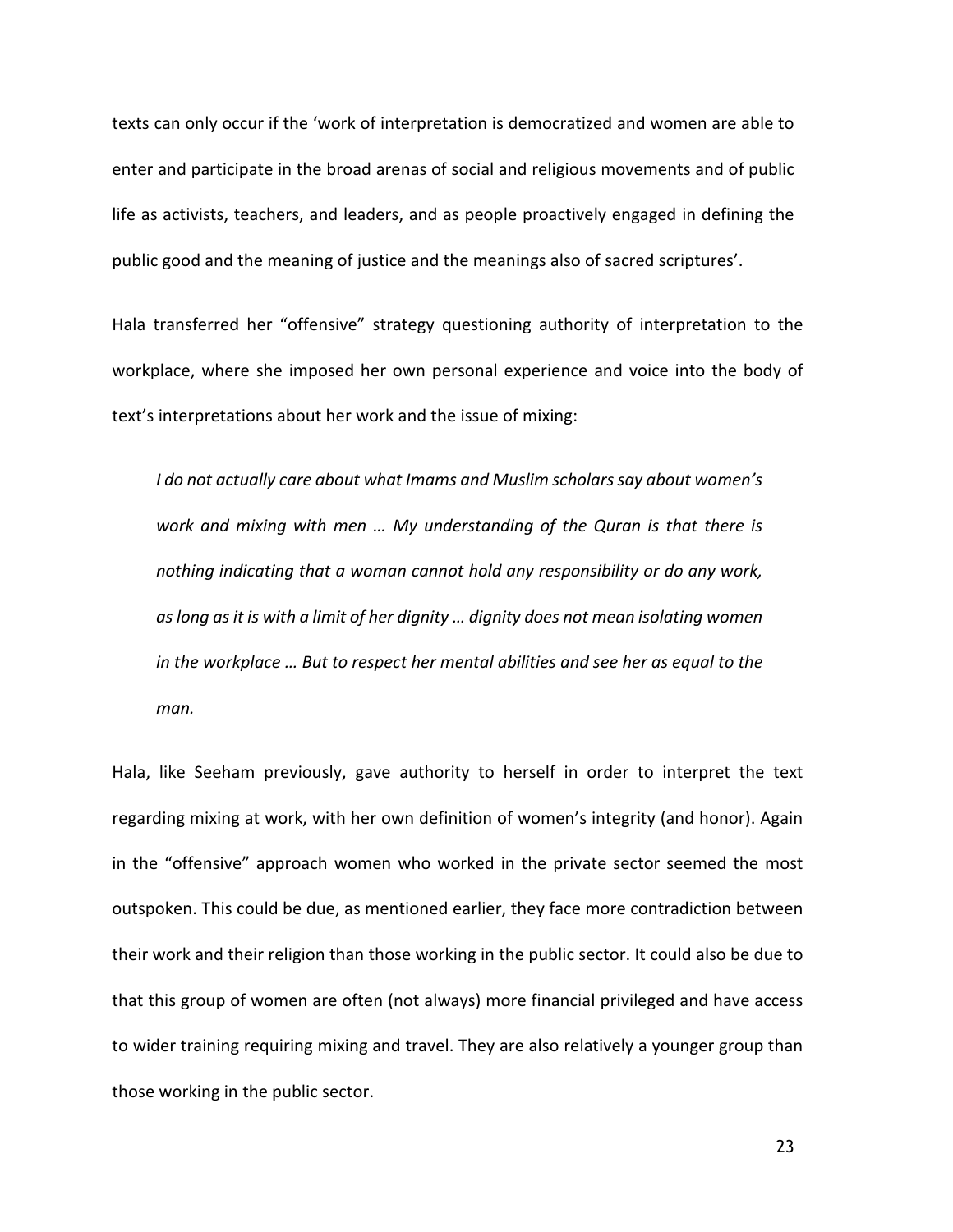#### **5.3 The authentic approach:**

SWAs notably in their defensive and offensive approaches did not question the accuracy of the Quran or its sacredness. They questioned the cconservative interpretations of Islam, which assume certain "unconflicted" gender roles and relations (Yip, 2005). They wondered why these interpretations paid little attention to Islam's ethical teachings and spiritual equality of women and men in its injunctions. They repeated stories about how the Prophet shared housework with his wives and never raised a hand against them. How women in the early days of Islam were merchants, soldiers, teachers, poets, religious scholars and mothers. Hala elaborated clearly how she (and others) use the examples of these early Muslim women as guidance:

*We are using women's stories from the early days of Islam as examples to challenge the opinion that Islam is repressive to women … These women contributed to many significant aspects of running society and the community.*

Thus, for a number of interviewees aspects of bringing change included revisiting early Islamic periods and demonstrating their knowledge about how historically Muslim women played a dominant role in politics and public-spaces to argue against tradition. For Ahmed (2011) it is critical for Muslim women today to have knowledge and engage in understanding the dynamics of early Muslim societies as contemporary Islamists' call for a return to early Islamic societies' laws and practices and as Western politics and media are involving the merits or demerits of Islam in gender debates.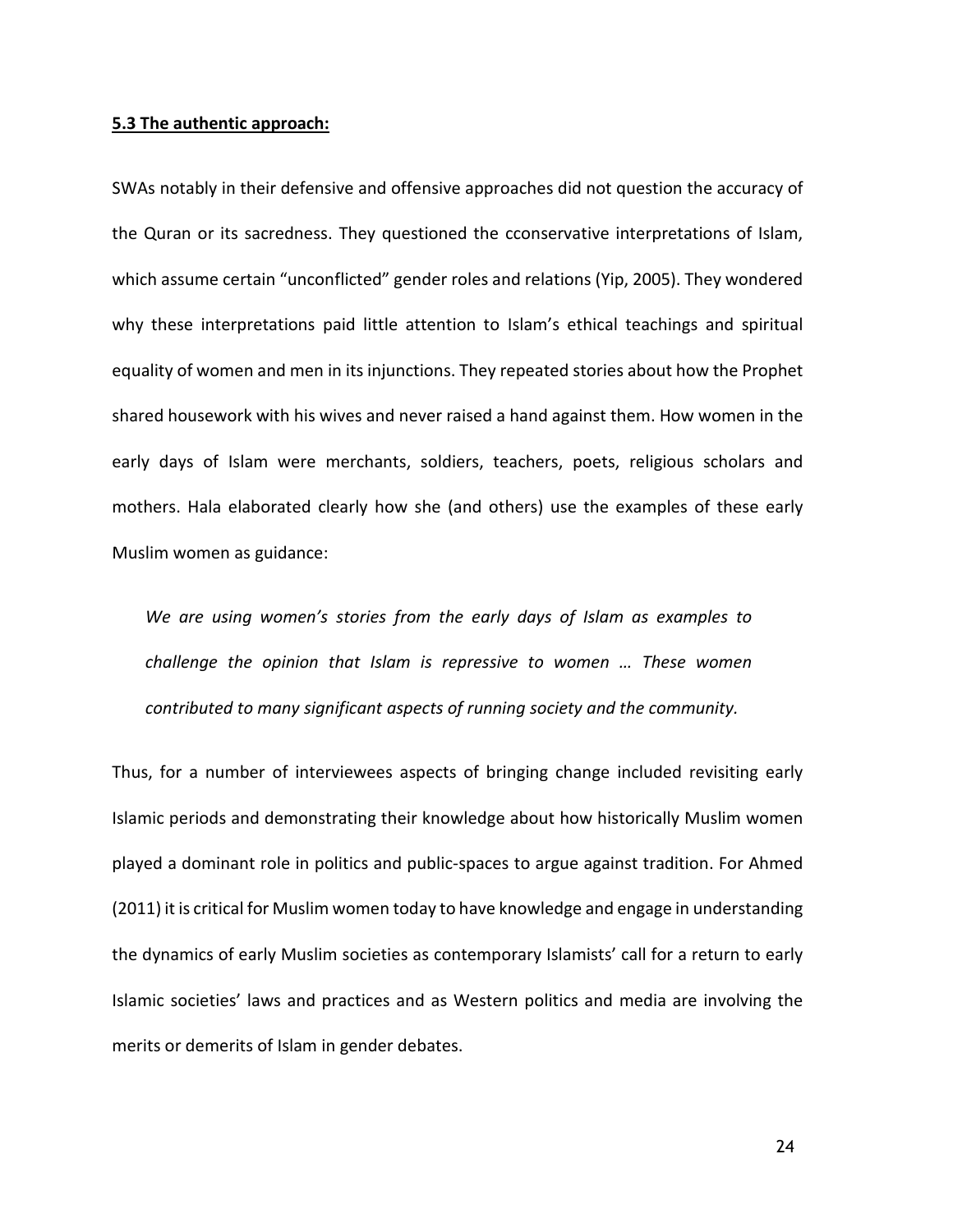In provoking an "authentic" approach, SWAs also employed their knowledge to argue that women's work is useful for Islamic societies, thus, countering Islamists' claims to the contrary:

*I keep arguing that God did not create us to eat, sleep or consume only. He created usto be productive … Ishould work and contribute to building the Muslim society … When I wake up in the morning and read the Quran, I feel so much energy that day. This spiritual dimension is very important to me and to my work.* (Suzan)

Similar to provoking authentic Islamic ethics to access work, interviewees also legetimised their work by linking their faith to their Islamic ethics:

*A Muslim woman should work with ethics and passion. I am honest in my work... Because I am a Muslim, I will keep working in honesty... I am working to the hereafter in my mind and I try to make sure that my accountability is to God. (Jameelah)*

Suzan and Jameelah used spirituality and religious knowledge to upgrade their positions in society (e.g. from a consumer to a productive citizen). They provoked Islamic teachings and ethics that promoted hard-work as a form of worship that absolves sins (Jouili and Amir-Moazami, 2006). Indeed, in justifying their existence in the workplace, the "authentic"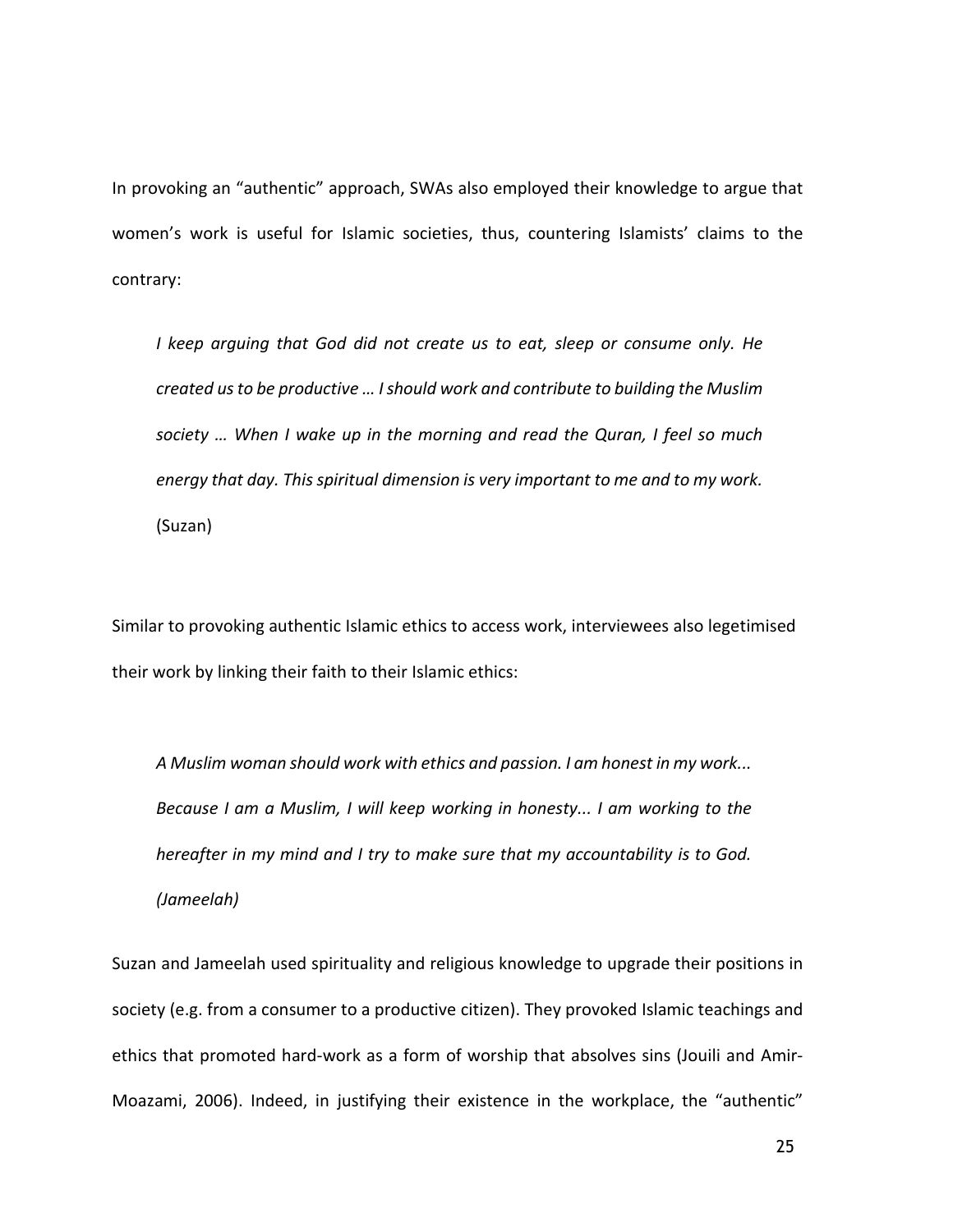approach was provoked by the majority of interviewees. They often linked their duty to gain religious knowledge to their duty to acquire secular knowledge, including at work. A number of interviewees like Hayat, Rawd and Summer used the very popular quote by Mohamed: 'seek knowledge even if you have to go to China' as an example of the importance of knowledge in Islam (and therefore, their ability to travel and leave their private space to seek this knowledge). Knowledge, therefore, is a 'central element in their life politics and is also the focal point around which transmitted forms of authority are potentially challenged or reestablished' (Jouili and Amir-Moazami, 2006, 628). Here, education featured as the most important justification to becoming a better Mother (private space), but also a productive worker (public space) and to contribute to society more broadly. Yara, similarly, mobilised the education and knowledge discourse to argue for the necessity of work and "mixing" for women as a religious duty:

*Islam requires us to seek knowledge … You do not get educated to sit home doing nothing, you need to mobilize your education for your society. You need to develop yourself and mix with society.*

The authentic approach was provoked by a wider range of women's categories, from those who worked in public and private sectors, revealing how dominant the "seeking knowledge" and education discourse in Arab societies like Syria. This discourse emerged in contemporary Arab societies in the beginning of the  $20<sup>th</sup>$  century advocating women's education and knowledge to raise Muslim children to defend Arab/Islamic identity (Karam,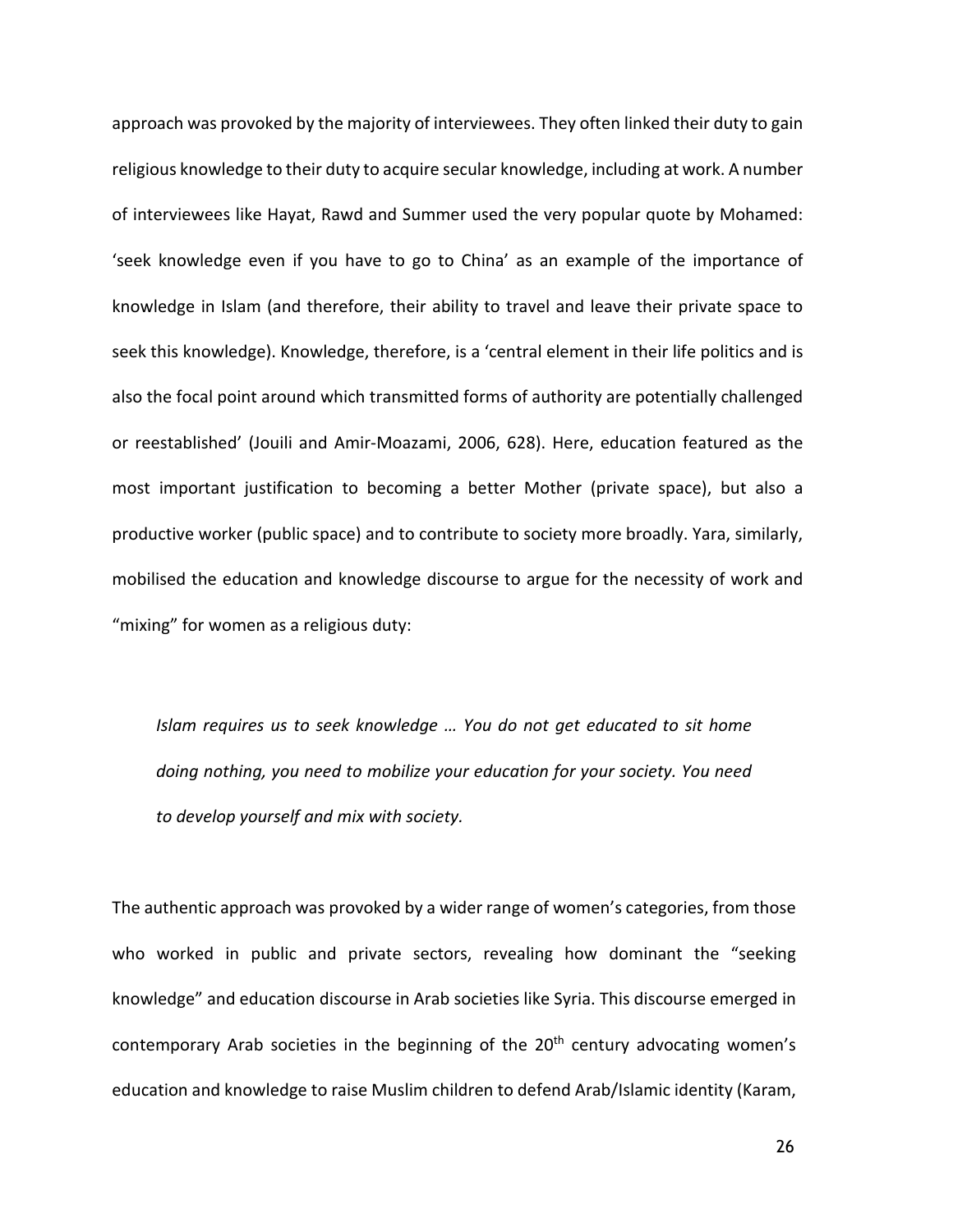1988). SWAs provoked this role and duty to claim authenticity and knowledge allowing them to contest established traditional interpretations and demand access to the public space to serve their societies. Hala's quote below is a good example on employing the "politics of authenticity" (Jouili and Amir-Moazami, 2006) in demanding public spaces in all aspects of society:

*Since we were kids we are persuaded that these things (re women) are in the Quran and you cannot question them or ask why. But with the expansion of women's education and horizons, women are now able to challenge such ideas and to interpret the Quran differently and demand their rights.*

### **6. Conclusion**

This study expands knowledge about the distinctive and diverse strategies women deploy to empower themselves at work and in society. It systemized SWAs' strategies within Islam and provided a revision to the gender equality literature, where religion, especially Islam, is perceived mainly as a cultural force contributing to the marginalization of women, especially their contribution to paid-employment. SWAs, in contrast, mostly understood the intersectionalities of their oppression and framed strategies within Islam to counter them.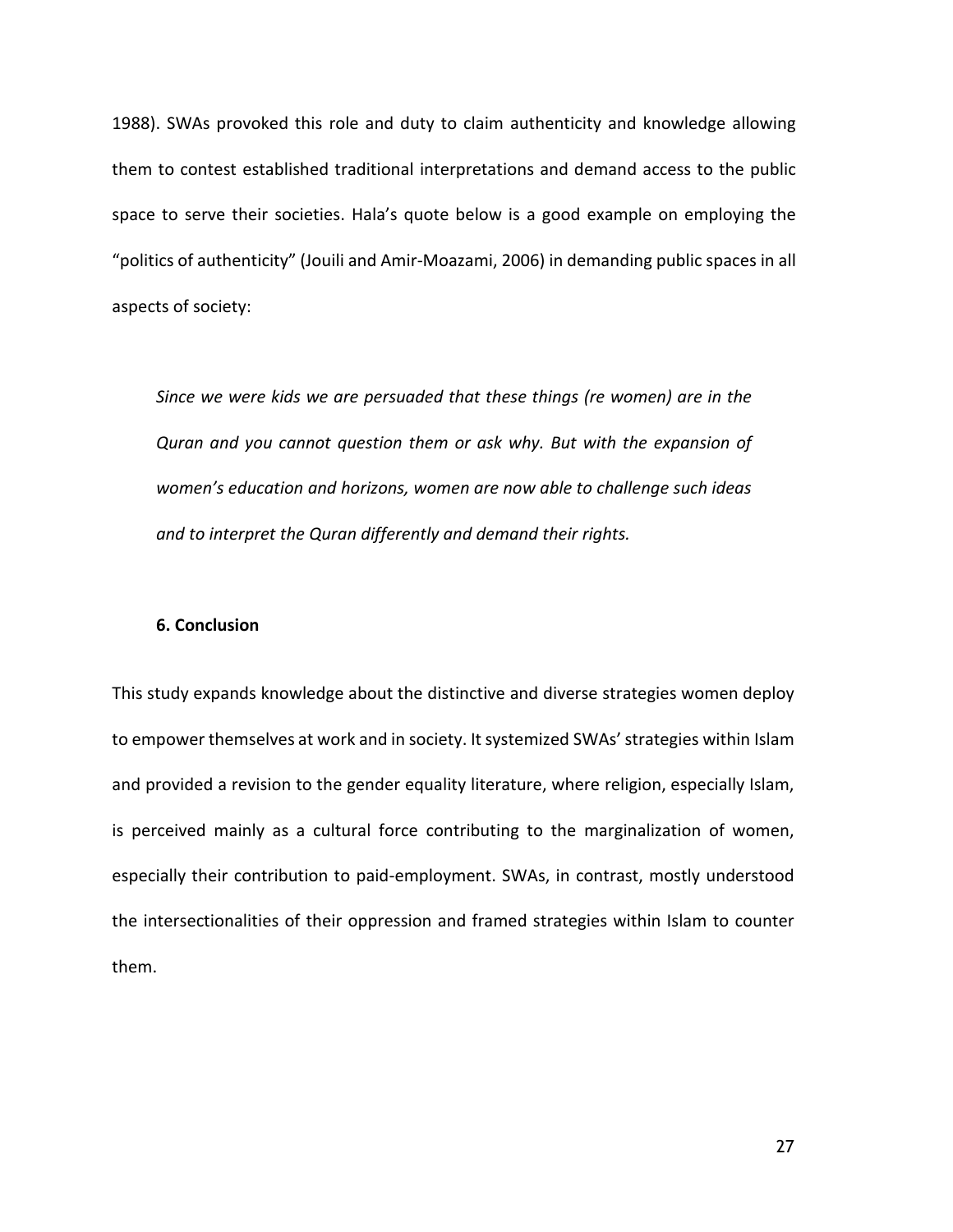SWAs mainly crafted their agency through religion, adopting 'internal critique' to normative traditional claims. They employed "defensive", "offensive" and "authentic" strategies to negotiate sexual role segregation between the private/public and the forms that gender division takes in the workplace. In the "defensive" approach, SWAs contested the accuracy of conservative/traditional interpretations of their roles and stressed egalitarian and spiritual perceptions of Islam instead. These strategies are "defensive", as they avoided accusations of operating outside the limits of Islamic morality (Yip, 2005), linking their work to early Muslim women role-models; giving themselves autonomy in the meantime. SWAs also employed "offensive" strategies to contest traditional interpretations by provoking a radical challenge to male-dominated, clerical Islam, undermining the infallibility of religious authorities and questioning their objectivity (Yip, 2005). By shifting the power of interpretations to themselves, SWAs provided alternative interpretations related to their work and mixing in the workplace. In the "authentic" approach, SWAs linked their professional jobs to Islamic ethics of hard-work, seeking knowledge and spirituality. They linked their faith to their "duty" to gain knowledge, including through work. They employed their religious commitment to knowledge and education as tools to contest, transform and challenge sexual division of labour.

This study demonstrated that challenging hegemony of patriarchal interpretations of Islam is not a task limited to feminists but reflected in everyday realities of many working Arab-Muslim women. One of the striking findings of this study is the evident 'feminist consciousness' that these women exhibited from all backgrounds. Contradictions in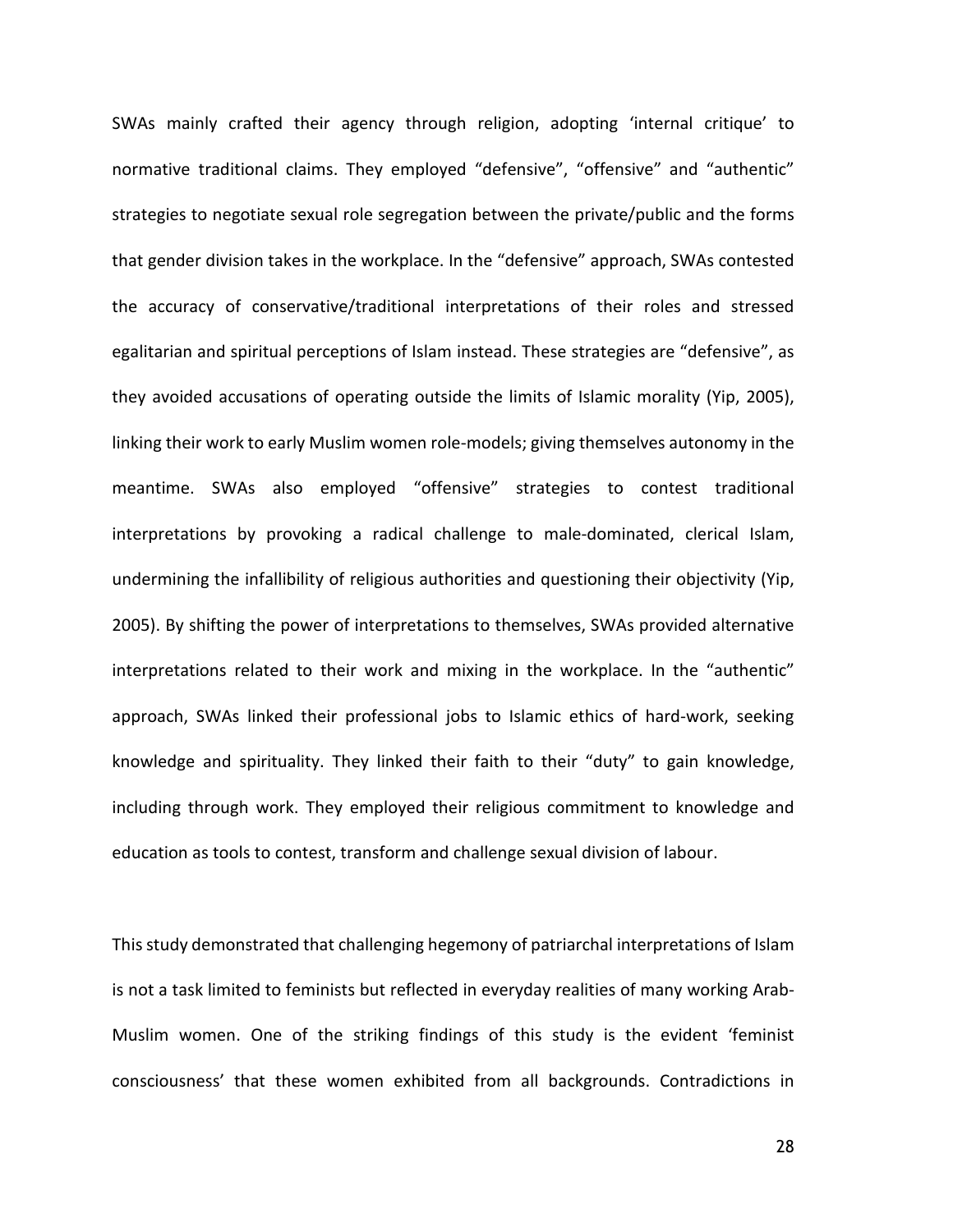Islamists and secular State's discourses seemed to lead to a 'process of conscientization' (Poya, 1999) where Syrian women learned to critique contradictions in the State's rhetoric and demand action against repressive regulations and laws. While the quotes selected represented sentiments expressed by the majority of women in this study regardless of age, job and sector, further analysis showed that the most outspoken women are those who worked in the private sector. Faced with possible accusations of operating outside their religion and customs of private/public segregation, provoked these women to employ religious strategies in order to justify their work and their position in a workplace environment that required travel, networking and mixing. Such a group of women seemed to lead contestations to patriarchy within a religious framework to demanded equal rights in public-spaces, reshaping the dynamics of feminism in Syria. Additionally, understanding these women's agency seemed to be closely linked to the status of these women as educated and somewhat privileged, allowing them space to provoke the politics of authenticity and argue that their education and knowledge should be mobilized in the private and public spaces.

The rich empirical insights presented in this study indicated the importance of contextual and localised understandings when dealing with issues of work, gender and inclusion. SWAs shared similar experiences to Western women accountants in relation to gender division of labour (cf. Anderson-Gouph et al., 2005). A point of difference between Western and Muslim female accountants was that Muslim women chose to engage with these issues within an Islamic framework, as this gave them opportunities to mobilise faith to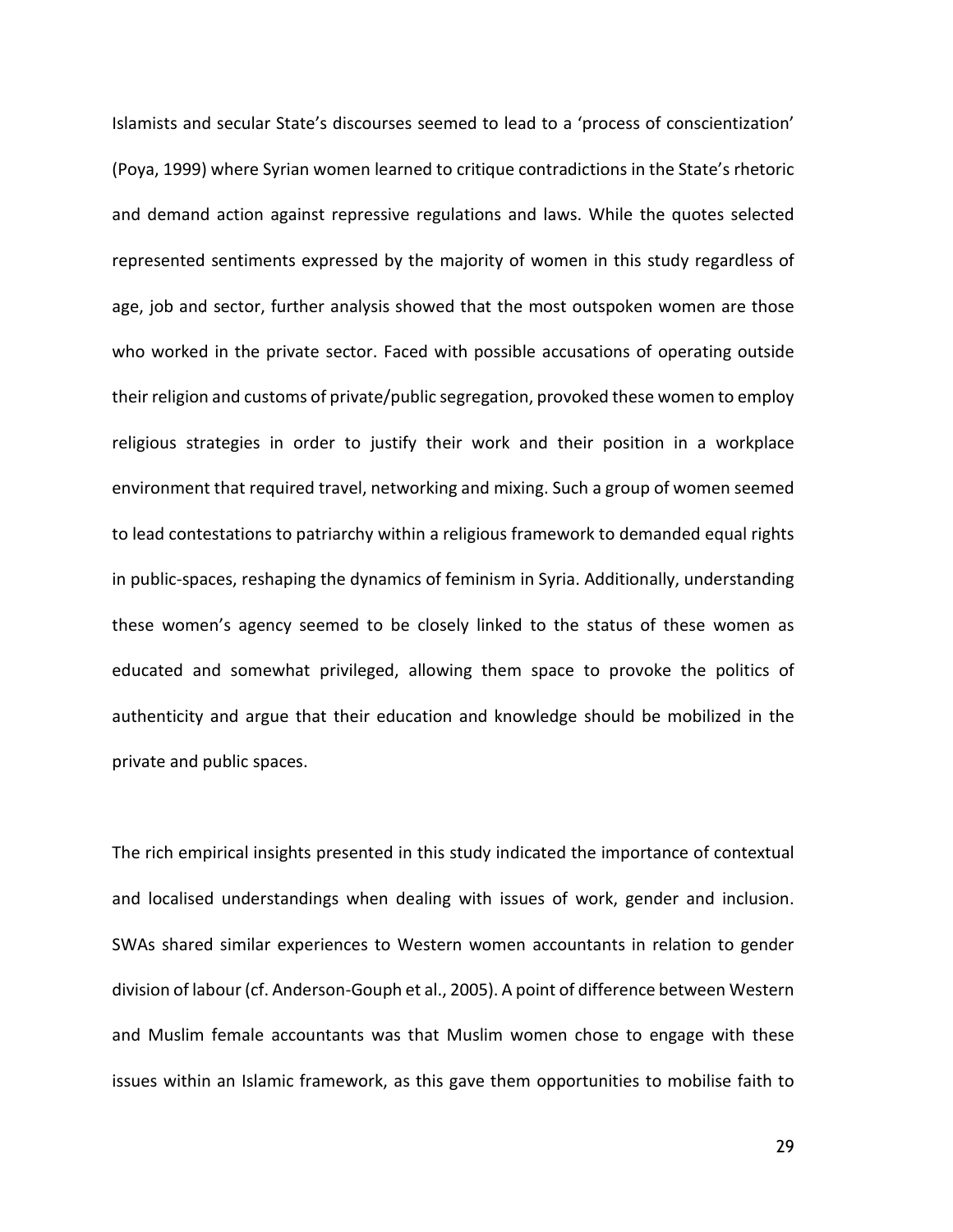challenge discrimination. In a context where patriarchy is legitimized with reference to religion, SWAs, through their distinction between religion and tradition, claimed Islam 'as a source of reinterpreting certain elements' like "mixing between the sexes" to question the strict sexual division of their roles and labour. They attacked patriarchy with a strategy to 'defend Islam and work with it' (Jouili and Amir-Moazami, 2005, 627). This does not mean that the struggle is over for Muslim women in their societies, but indicates a need to change stereotypical views of these women as 'victimized, dependent and oppressed' (Essers and Benschop, 2009, p.404).

Many Arab and Muslim feminists warn against using religion as a strategy for gender equality, as religious strategies could become a hegemony that Muslim women cannot escape (Kirmani and Phillips, 2011). These observations are valid. However, this study showed that women did not only use Islam as a pragmatic and 'opportunistic' strategy, but their attempts to reform Islam were authentic. Therefore, there is a need to perceive women's agency beyond submission vs resistance. Their strategies and engagement with religion and authority are necessary conditions for not only change within their society but also to become more authentic, pious Muslims (Jouili and Amir-Moazami, 2006). Meanwhile, there is a need for inclusivity to all identities and approaches (Kirmani and Phillips, 2011). Secular strategies are also desirable to accompany religious strategies like demands for implementing international laws and secular reform. Indeed, while SWAs mainly employed Islam as a legitimising force of their work, they acknowledged the importance of other secular institutions and forces in their struggle, like the Government,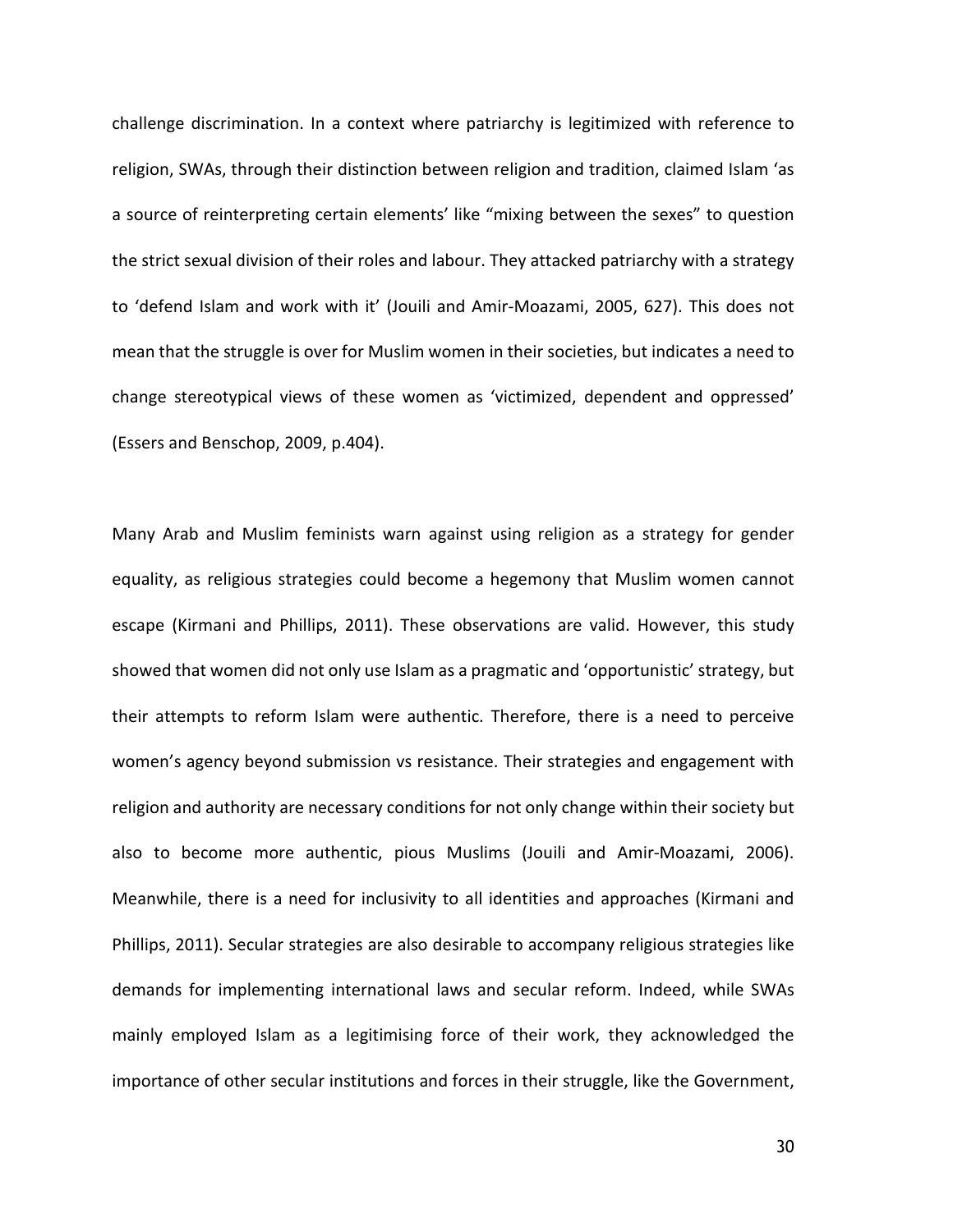in enacting equitable regulation and reform to family law. In the current context of political upheaval in Syria, where people are seeking a more democratic government, the issue of women's rights needs to gain more significance in debates and be linked to socio-economic developments and to broader society's demands (Al-Malki et al., 2012).

The paper is of interest to Western audiences in academia and beyond. While Islamic practices concern Muslims only, Islam and Muslims exist in the West and contribute to shaping it (Barlas, 2009). Additionally, global capitalism plays a significant role in harmonizing "Western" and "non-Western" women's experiences, especially at work (Author, A). Thus, challenging inequalities requires broader understandings of women's experiences and strategies globally. There is a need to expand sociology of work-studies to incorporate exploration of gender equality and culture, linking them with religion and faith. Such expansion contributes to interfaith dialogue related to women's empowerment and gender equality as a 'radical internal critique' (Bartkowski and Read, 2003) of all traditions, in East or West is necessary to address race, class and gender inequalities.

The empirical work in this study preceded the violent events in Syria. The war in Syria changed gender relations and altered dramatically women's conditions. Still, the findings showed how the Arab awakening period could motivate scholars to link women's issues to other socio-economic policies to enable change (Karam and Afiouni, 2014). This study showed how Syrian women are exerting tremendous resilience in contesting longestablished traditional terrains and insisting on work and inclusion, despite through an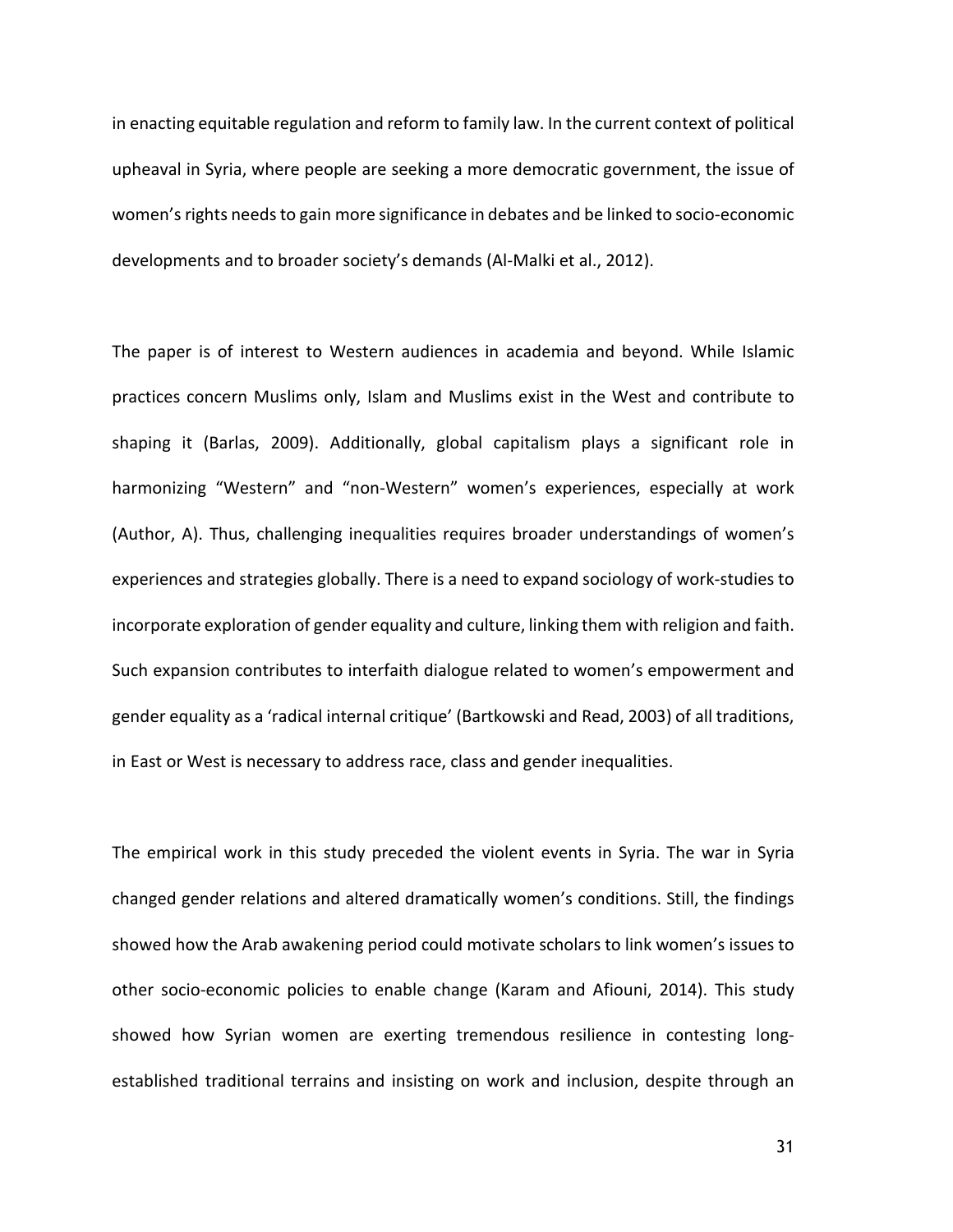Islamic framework. It is hoped that by highlighting these localised struggles, Syrian women will be able to build on  $a$  "non-Eurocentric frameworks", where they can gain economic and legal rights within their societies. SWAs developed a feminist consciousness that challenged the public/private ideology through perceiving Islam differently to patriarchal interpretations. They provided other ways of thinking about gender in Islam. These views will hopefully help Syria in building a more equitable, inclusive and just future.

### **References:**

- Ahmed L (1992) *Women and Gender in Islam: Historical Roots of a Modern Debate*. New Haven & London: Yale University Press.
- Ahmed L (2011) *A Quiet Revolution: The Veil's Resurgence, from the Middle East to America*. New Haven & London: Yale University Press.
- Al-Malki A, Kaufer D, Ishizaki S and Dreher K (2012) Arab *Women in Arab News: Old Stories and New Media*. London: Bloomsbury Publishing.
- Anderson-Gough F, Grey C and Robson K (2005) 'Helping them to forget…': the organizational embedding of gender relations in public audit firms. *Accounting, Organization and Society* 30(5): 469-490.
- AWE (2009) *Arab Women: Leadership Outlook 2009-2011*. Arab Women Establishment Publication, 1st Edition.
- Bartkowski, J P and J N G Read (2003) Veiled submission: Gender, power, and identity among evangelical and Muslim women in the United States. *Qualitative Sociology*, *26*(1), 71-92.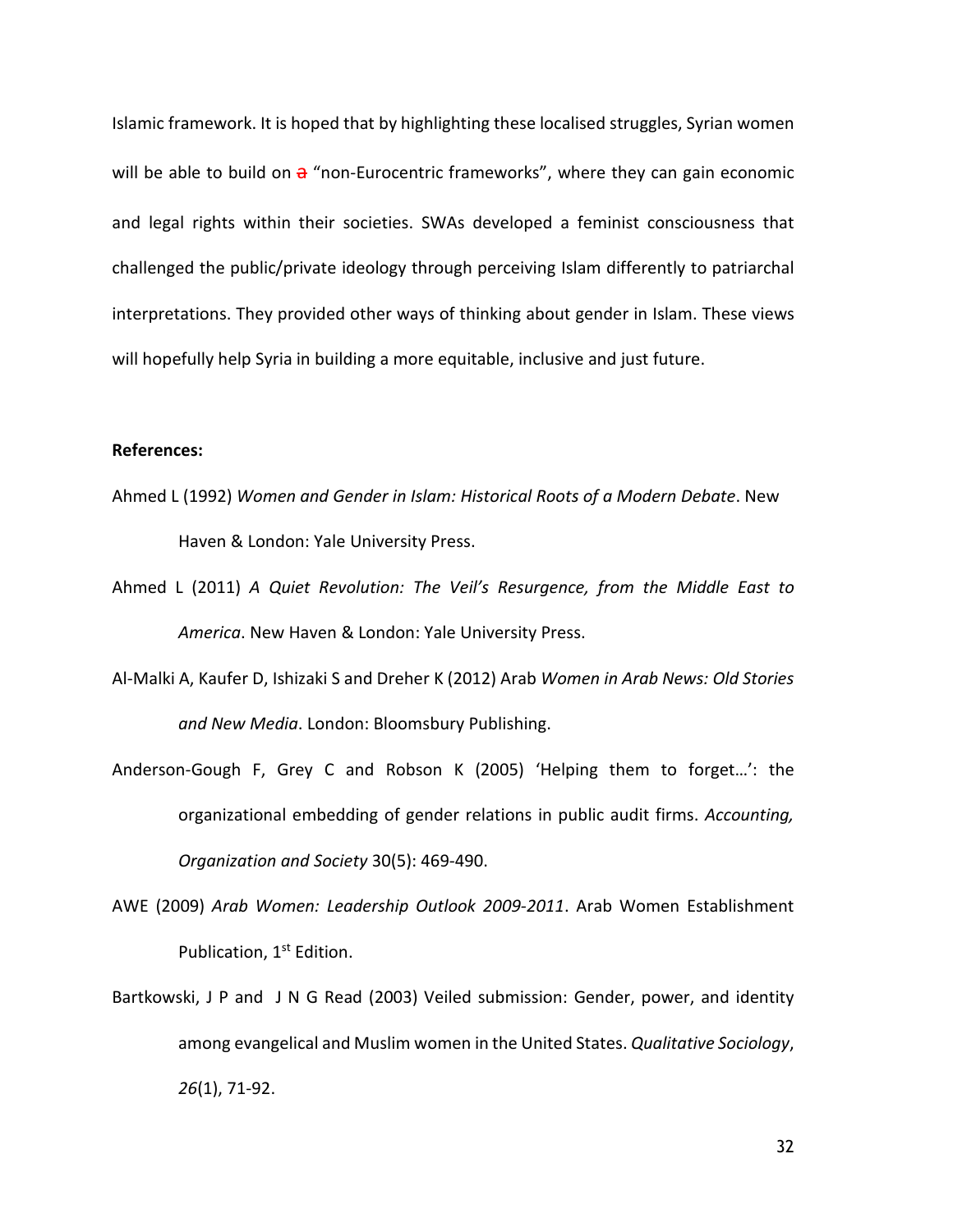- Barlas, A. (2009). *Believing women in Islam: Unreading patriarchal interpretations of the Qur'an*. University of Texas Press.
- Bird, B.R (2013) Culture, employment. Smith, V. (Ed.). (145-148). *Sociology of work: an encyclopedia*. Los Angeles: SAGE Publications.
- Casanova, J. (2009). Religion, politics and gender equality: Public religions revisited. *A debate on the public role of religion and its social and gender implications*, 5-33. (researchgate.net accessed 31/08/2015).
- Chhachhi A and Pittin R (1995) Multiple identities, multiple strategies: confronting state, capital and patriarchy. *ISS Working Paper Series/General Series*, *192*, 1-29.
- Coffé H and Dilli S (2014) The gender gap in political participation in Muslim-majority countries. *International Political Science Review*, 0192512114528228.
- Cooke M (2000) Multiple critique: Islamic feminist rhetorical strategies. *Nepantla: Views from South*, *1*(1): 91-110.
- Ebaugh H R and Chafetz, J S (1999) Agents for cultural reproduction and structural change: The ironic role of women in immigrant religious institutions. *Social Forces*, *78*(2), 585-612.
- Ebaugh H R (2002) Presidential address 2001: Return of the sacred: Reintegrating religion in the social sciences. *Journal for the Scientific Study of Religion*, *41*(3), 385-395.
- Essers C and Benschop Y (2009) Muslim businesswomen doing boundary work: The negotiation of Islam, gender and ethnicity within entrepreneurial contexts. *Human Relations* 26(3):403-423.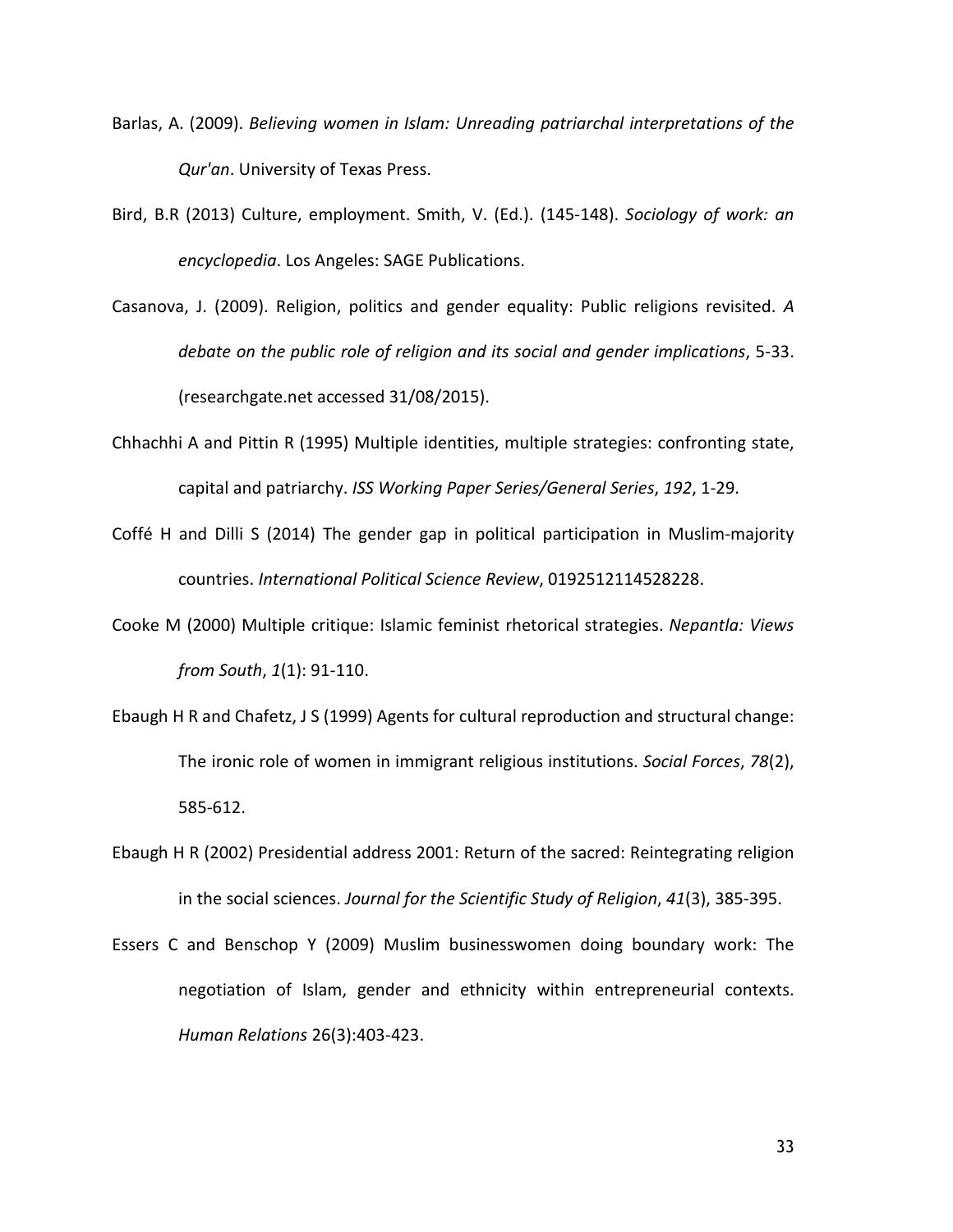- Fernando, W D A and Cohen L (2013) Exploring the interplay between Buddhism and career development: a study of highly skilled women workers in Sri Lanka. *Work, Employment & Society* 27(6): 1021-1038.
- Fluehr-Lobban C (1993) Toward a theory of Arab-Muslim women as activists in secular and religious movements. *Arab studies quarterly*, 87-106.
- Gerami S and Lehnerer M (2001) Women's agency and household diplomacy: Negotiating Fundamentalism. *Gender & Society*, *15*(4), 556-573.
- Grugulis I; Dundon T and Wilkinson A (2000) Cultural control and theculture manager': Employment practices in a consultancy. *Work, Employment & Society*, *14*(1), 97- 116.
- Hutchings K Metcalf B D and Cooper B K (2010) Exploring Arab Middle Eastern women's perceptions of barriers and facilitators of, international management opportunities, *The International Journal of Human Resource Management* 21(1- 3): 61-83.
- Inglehart R and Norris P (2003) *Rising tide: Gender equality and cultural change around the world*. Cambridge University Press.
- Jamali D, Sidani Y and Safieddine A (2005) Constraints facing working women in Lebanon: an insider view. *Women in Management Review* 20(8): 581-594.
- Jouili J S and Amir‐Moazami S (2006) Knowledge, empowerment and religious authority among pious Muslim women in France and Germany. *The Muslim World*, *96*(4), 617-642.
- Kandiyoti, D. (1988). Bargaining with patriarchy. *Gender & society*, *2*(3), 274-290.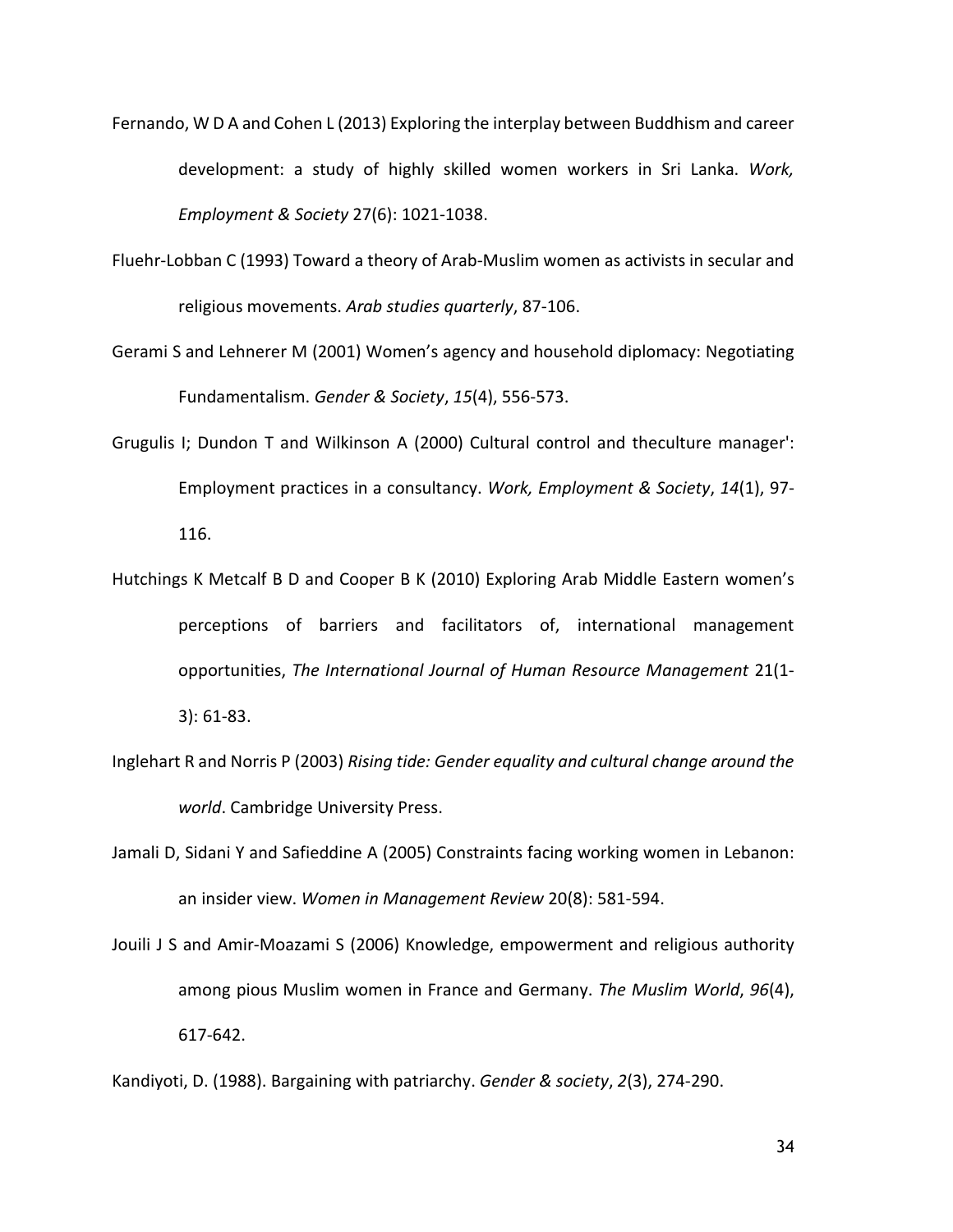- Karam AM (1998) *Women, Islamism and the State: Contemporary Feminisms in Egypt*. London: MACMILAN PRESS LTD.
- Karam CM and Afiouni F (2014) Localizing women's experiences in academia: multilevel factors at play in the Arab Middle East and North Africa. *The International Journal of Human Resource Management* 25(4), 500-538.
- Kirmani N and Phillips I (2011) Engaging with Islam to promote women's rights exploring opportunities and challenging assumptions. *Progress in Development Studies*, *11*(2), 87-99.
- Korotayev A V Issaev L M and Shishkina A R (2015) Female Labor Force Participation Rate, Islam, and Arab Culture in Cross-Cultural Perspective. *Cross-Cultural Research*, *49*(1), 3-19.
- McDowell L (2014) Gender, work, employment and society: feminist reflections on continuity and change. *Work, Employment & Society*, *28*(5), 825-837.
- Mernissi F (2003) *Beyond the Veil: Male-Female Dynamics in Muslim Society*. London: Saqi Books.
- Moghadam V M (2001) Feminism and Islamic Fundamentalism: A Secularist Approach. *Journal of Women's History*, *13*(1), 42-45.
- Neal M, Finlay J and Tansey R (2005) "My father knows the minister": A comparative study of Arab women's attitudes towards leadership authority. *Women in Management Review* 20(7): 478-497.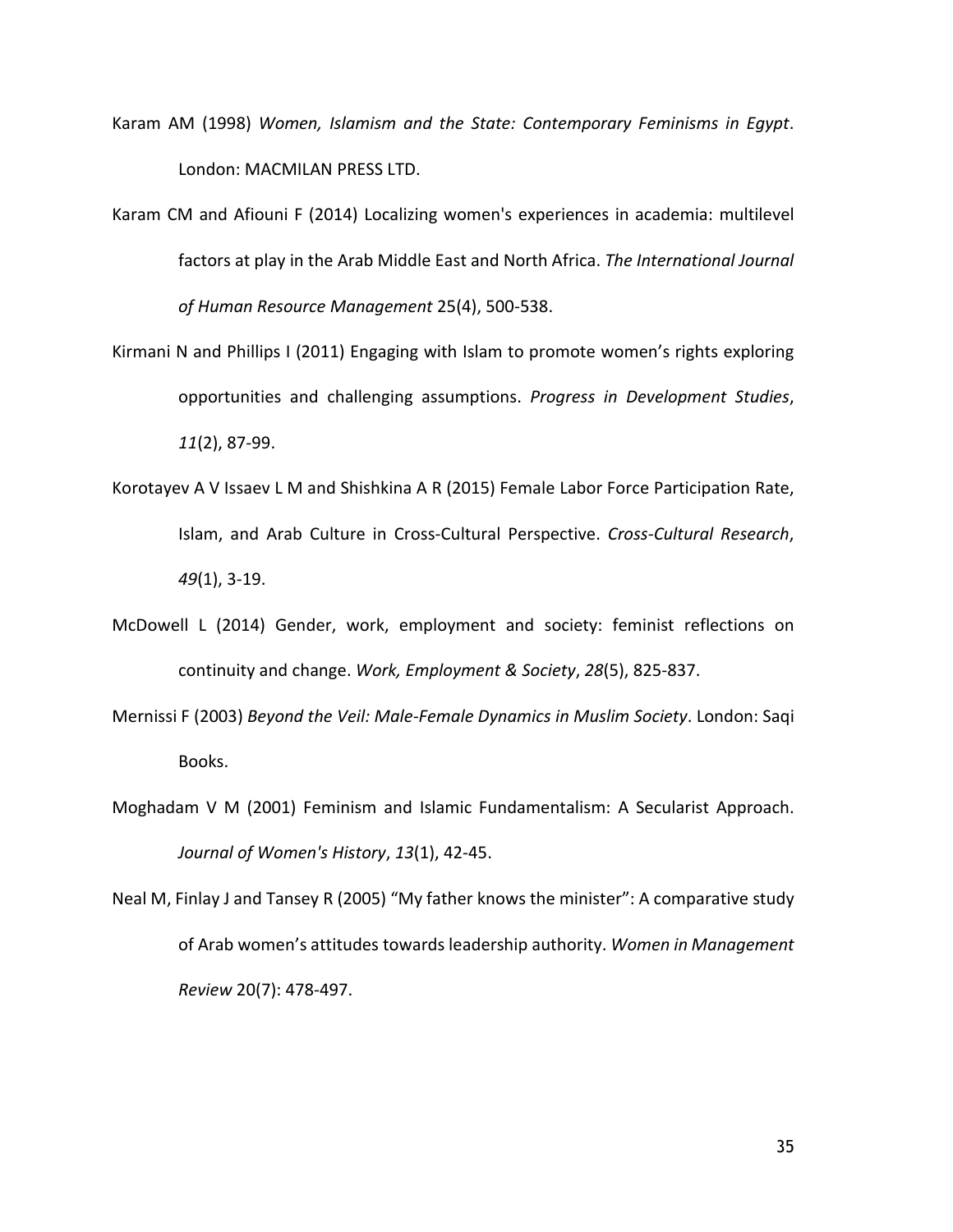- Ozbilgin MF, Syed J, Ali F and Torunoglu D (2012) International transfer of policies and practices of gender equality in employment to and among Muslim majority countries. *Gender, Work and Organization* 19(4): 345-369.
- Poya, M. (1999). *Women, work and Islamism: Ideology and resistance in Iran*. London: Zed Books.
- Predelli L N (2004) Interpreting Gender in Islam A Case Study of Immigrant Muslim Women in Oslo, Norway. *Gender & Society*, *18*(4), 473-493.
- Rizzo H, Abdel-Latif A H and Meyer K (2007) The relationship between gender equality and democracy: A comparison of Arab versus non-Arab Muslim societies. *Sociology*, *41*(6), 1151-1170
- Sharify-Funk M (2008) *Encountering the Transnational: Women, Islam and the Politics of Interpretation*. England: Ashgate Publishing Limited.
- Sidani Y (2005) Women, work, and Islam in Arab societies, *Women in Management Review* 20(7), 498 -512.
- UNDP (2008) Gender and Citizenship Initiative. *United Nations Economic and Social Commission for Western Asia Publication,* [http://gender.pogar.org](http://gender.pogar.org/) (accessed 07/07/2008).
- Walby S (2013) Book review symposium: Response to reviewers of Globalization and Inequalities: Complexity and Contested Modernities. *Work, Employment & Society*, *27*(4), 728-730.
- Willingham JD (2010) Gender, Policy and Public Opinion in Syria and Lebanon. *D3 Systems, Inc*. May 11, 2010, 1-33.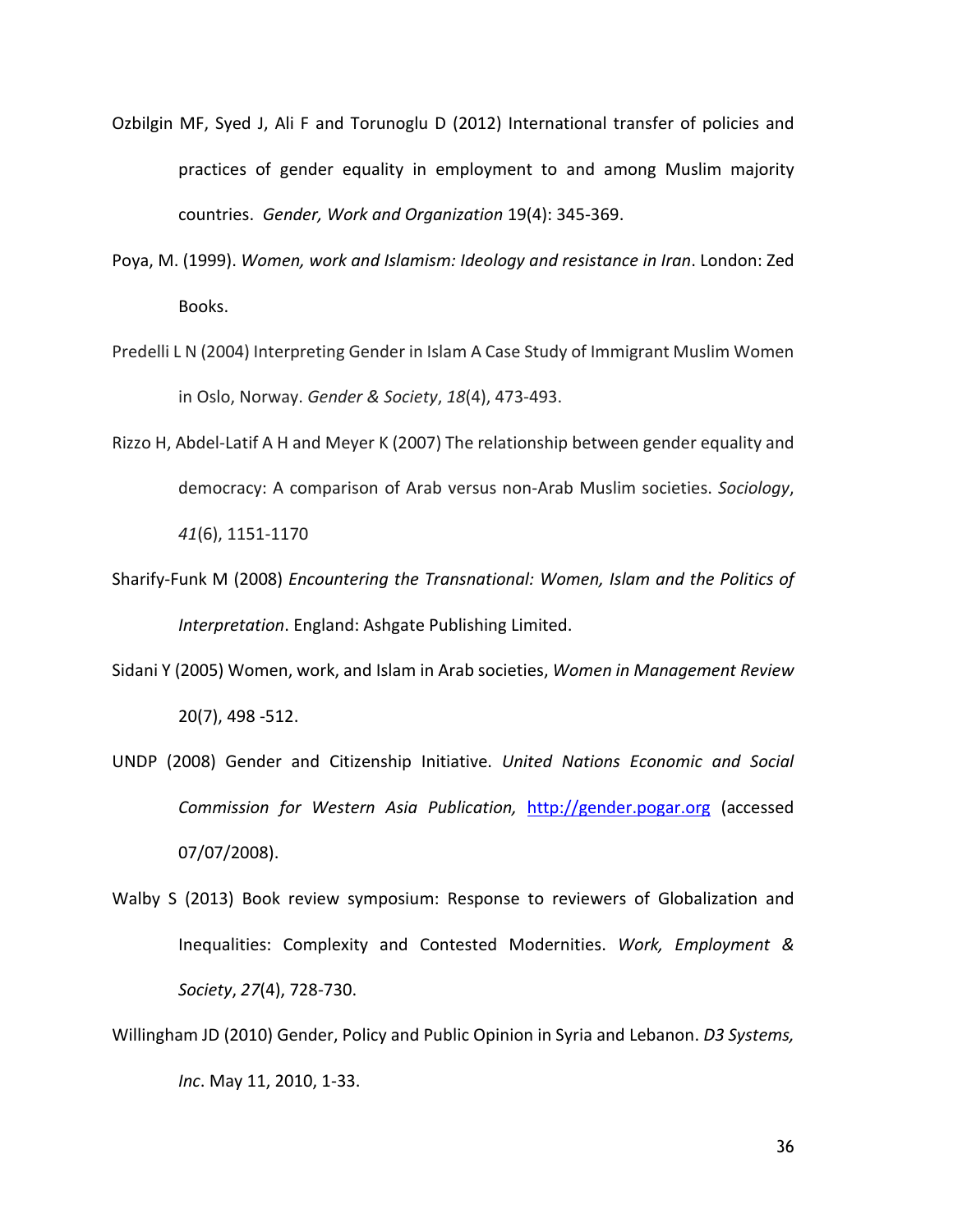- Yamani M (1996) *Feminism and Islam Legal and Literary Perspectives*. Reading: Ithaca Press.
- Yip A K (2005) Queering religious texts: An exploration of British non-heterosexual Christians' and Muslims' strategy of constructing sexuality-affirming hermeneutics. *Sociology 39*(1), 47-65.

Zine J (2006) Between orientalism and fundamentalism: The politics of Muslim women's feminist engagement. *Muslim World Journal of Human Rights*, *3*(1).

| <b>Interviewee</b> | Age range | <b>Sector</b> |
|--------------------|-----------|---------------|
| Dunya              | $31 - 40$ | Public        |
| Faten              | $31 - 40$ | Private       |
| Hala               | $41 - 50$ | Private       |
| Hayat              | $31 - 40$ | Public        |
| Hazar              | $21 - 30$ | Public        |
| Heba               | $31 - 40$ | Private       |
| Jameelah           | $21 - 30$ | Private       |
| Maysoon            | 41-50     | Public        |
| Nemat              | 51-60     | Public        |

## **Appendix 1: Interviewees' profiles**